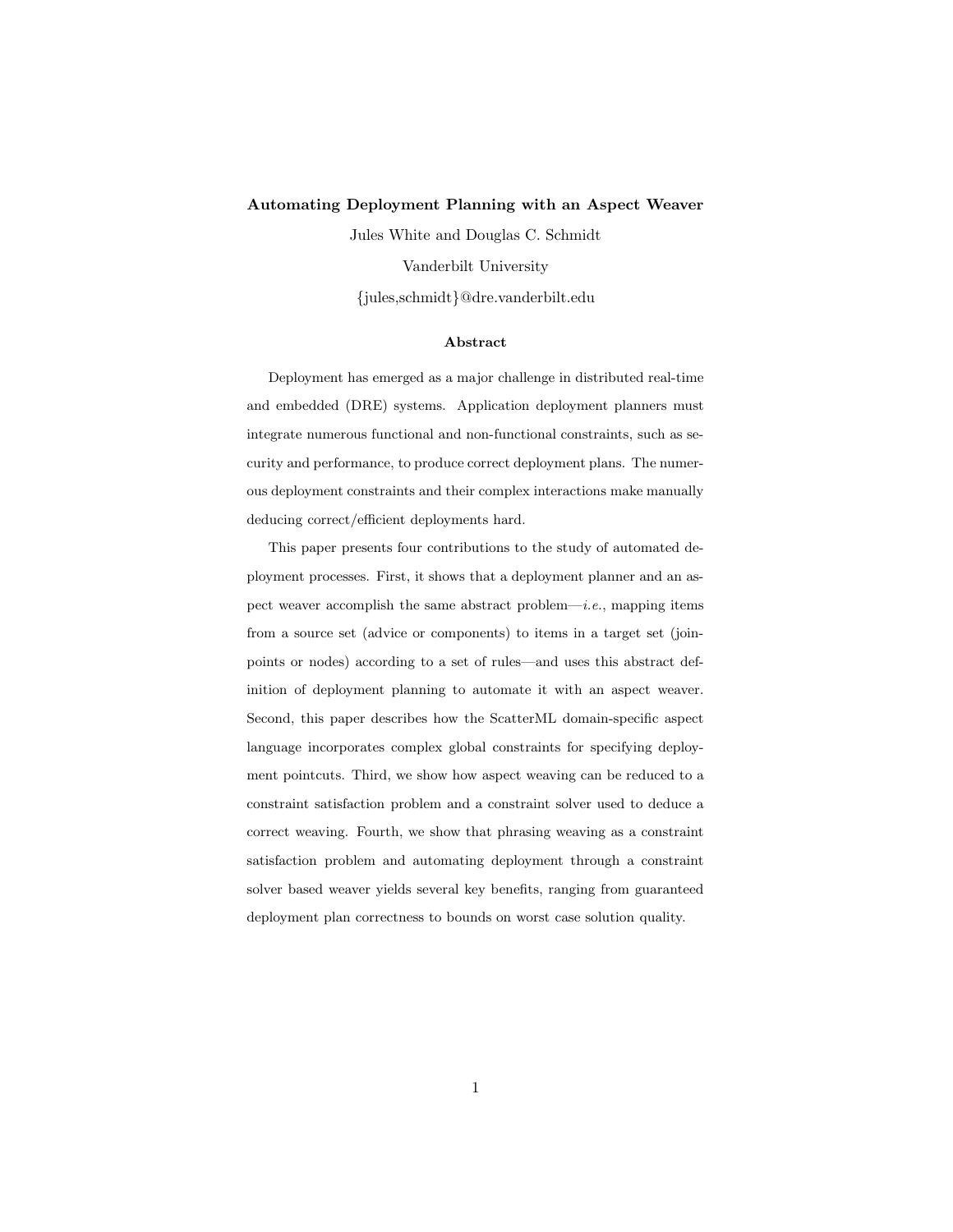# 1 Introduction

Deployment planning is the process of building an architecture to associate software components with computational nodes. This process has emerged as a key challenge in both modern enterprise and distributed real-time and embedded (DRE) systems [11]. Enterprise and DRE systems are increasing developed using component-based software that allows the assembly and deployment of reusable software artifacts into distributed applications. The intricate details of communicating between components is encapsulated by the middleware layers underlying the component-based application. By automatically handling the low-level communication details of wiring components together, middleware allows developers to deploy their components onto multiple physical nodes and in many different configurations without changing application functionality or rewriting code.

A challenging dimension of deployment, however, is that certain non-functional concerns, such as performance and security, pull the deployment solution (deployment plan) in different directions, as shown in Figure 1. For example, given



Figure 1: Complex Opposing Concerns in Deployment Planning

two components to deploy, if one component must be placed in a de-militarized zone outside the protection of a firewall and the other component is collocated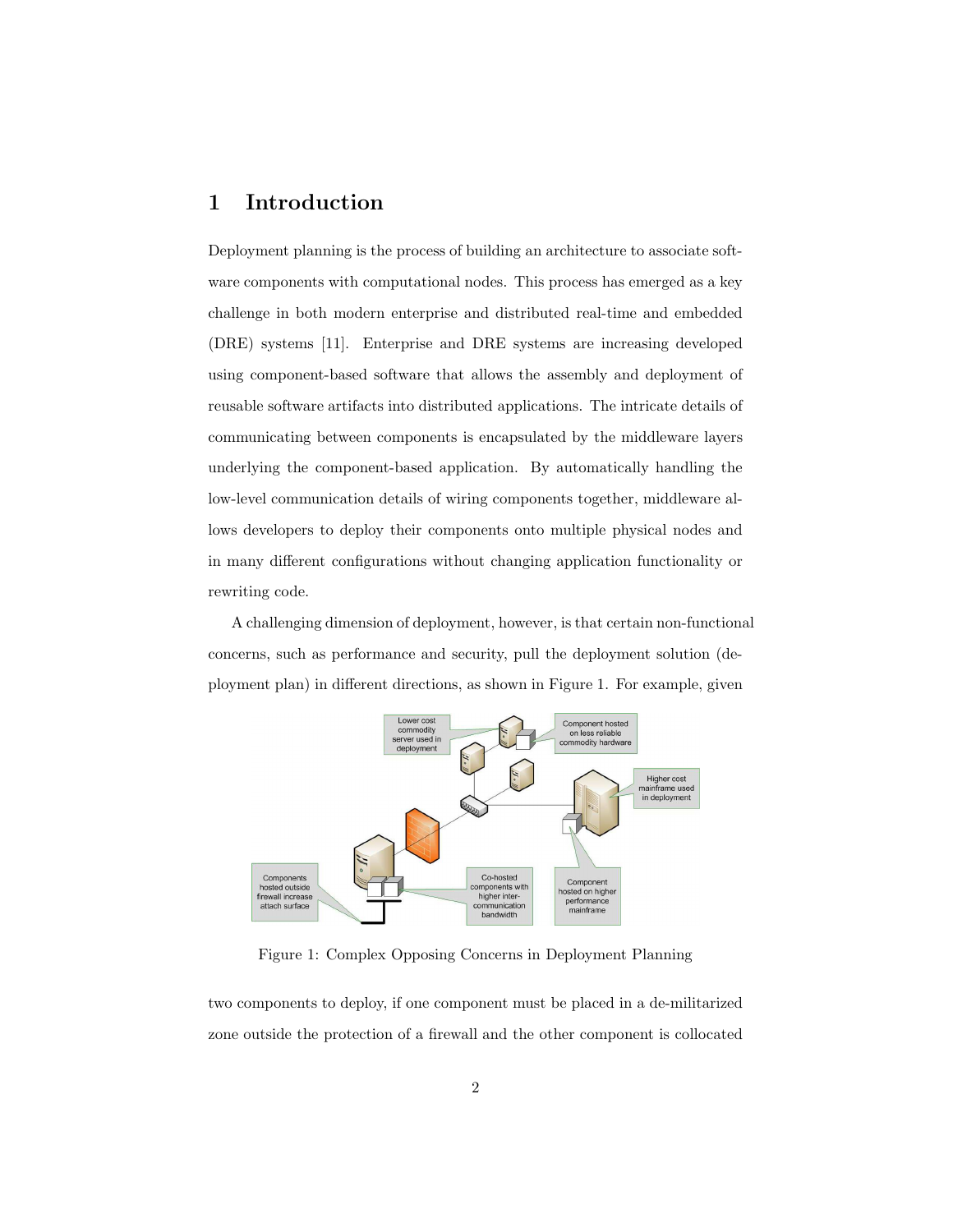with it, the application's throughput may improve at the cost of increasing its attack surface [24]. In this example, deploying to meet performance concerns can compromise security. As shown in Section 3, it is hard to manually deploy a group of components that meets a complex set of non-functional requirements.

A key goal of an aspect weaver is to map items from a source set (the set of crosscutting advice) to elements in a target set (the set of joinpoints in an application) [2, 21]. The aspect weaver produces this mapping via a series of rules (e.g., patterns matching the names of invoked methods) that determine which source item (advice) should be mapped to which target item (joinpoint). This paper shows how the problem of matching items from a source set to a target set appears in the domain of deployment planning.

In most aspect weaving domains, the aspect weaver must map the source items to an extremely large set of target items (the numerous method and constructor calls in an application). Moreover, applications often use late-binding and the aspect weaver does not know the exact items in the target set until runtime. Finally, the aspect weaver may never know the entire set of target items, only the items that have been encountered  $(e.g., the set of methods, etc.$ that have been invoked). Since the aspect weaver does not know the contents (and may never know them) before runtime, it is extremely hard to honor global constraints and nearly impossible to perform optimization. Most weavers use patterns, such as regular expressions, to match advice to joinpoints on the fly.

This paper shows how an aspect weaver can be used as a deployment planner by building a domain-specific aspect language (DSAL) [27, 13, 28] for specifying deployment rules as pointcuts. Existing pointcut languages, however, are not well-suited for specifying the complex global constraints, such as resource constraints, that are typical in deployment since they are designed for mapping advice to an indefinite set of joinpoints. In the domain of deployment planning,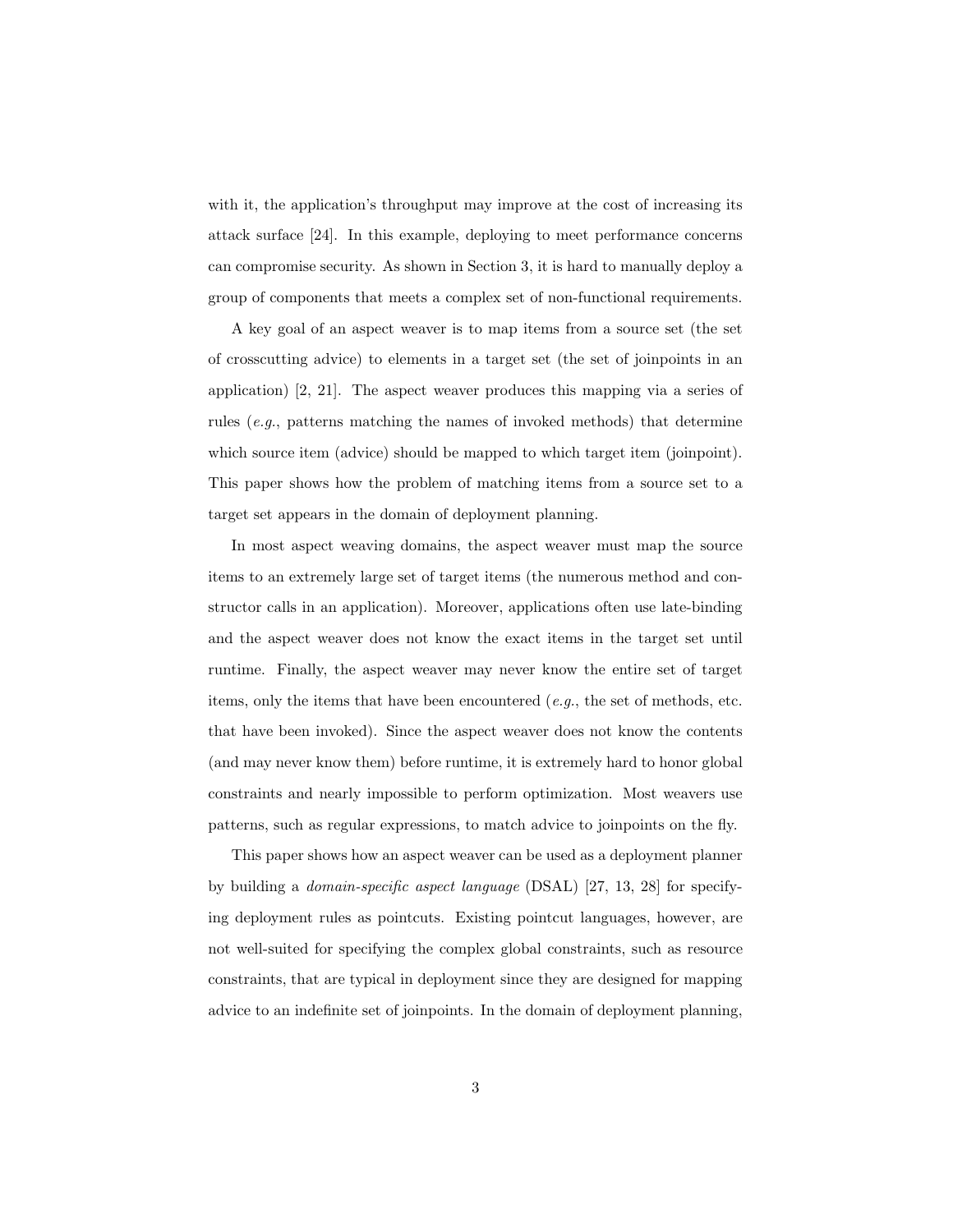there is a known and finite set of target joinpoints.

This paper shows how aspect weaving can be mapped to a constraint satisfaction problem (CSP) [8, 30, 25] and how a constraint solver can be used to derive a correct—and in some cases optimal—association of advice to joinpoints. We have used this CSP reduction of weaving to create a constraint solver-based aspect weaver, called Scatter, that can incorporate complex global constraints. Scatter takes an instance of a DSAL for specifying crosscutting deployment concerns as input and outputs a deployment plan that is guaranteed to be correct with respect to both global and local deployment rules (and may be optimal).

Building an aspect weaver based on a constraint solver is hard since it requires performing a complex transformation of the pointcuts into a format, such as a system of linear equations, used by a constraint solver. A key attribute of our solution that simplifies its use by domain-experts is our DSAL, called ScatterML, that can specify pointcuts and overall global weaving constraints. We have also developed a series of model transformations that reformulate ScatterML pointcuts as a CSP. ScatterML helps bridge the semantic gap between the existing pointcut terminology familiar to domain experts and the CSP notation of a constraint solver. In particular, ScatterML provides a general-purpose set of language primitives that allow it to capture a wide variety of pointcut types.

The solution presented in this paper significantly extends our previous work developing constraint solver weaving and configuration solutions, which focused on techniques and tools for deploying software components to electronic control units (ECUs) in automobiles [26, 32], Enterprise Java Beans to application servers [31], and Java 2 MicroEdition (J2ME) components to mobile devices [33]. The experience we gained from developing model-driven and aspect-oriented deployment tools for these domains enabled us to identify the similarities between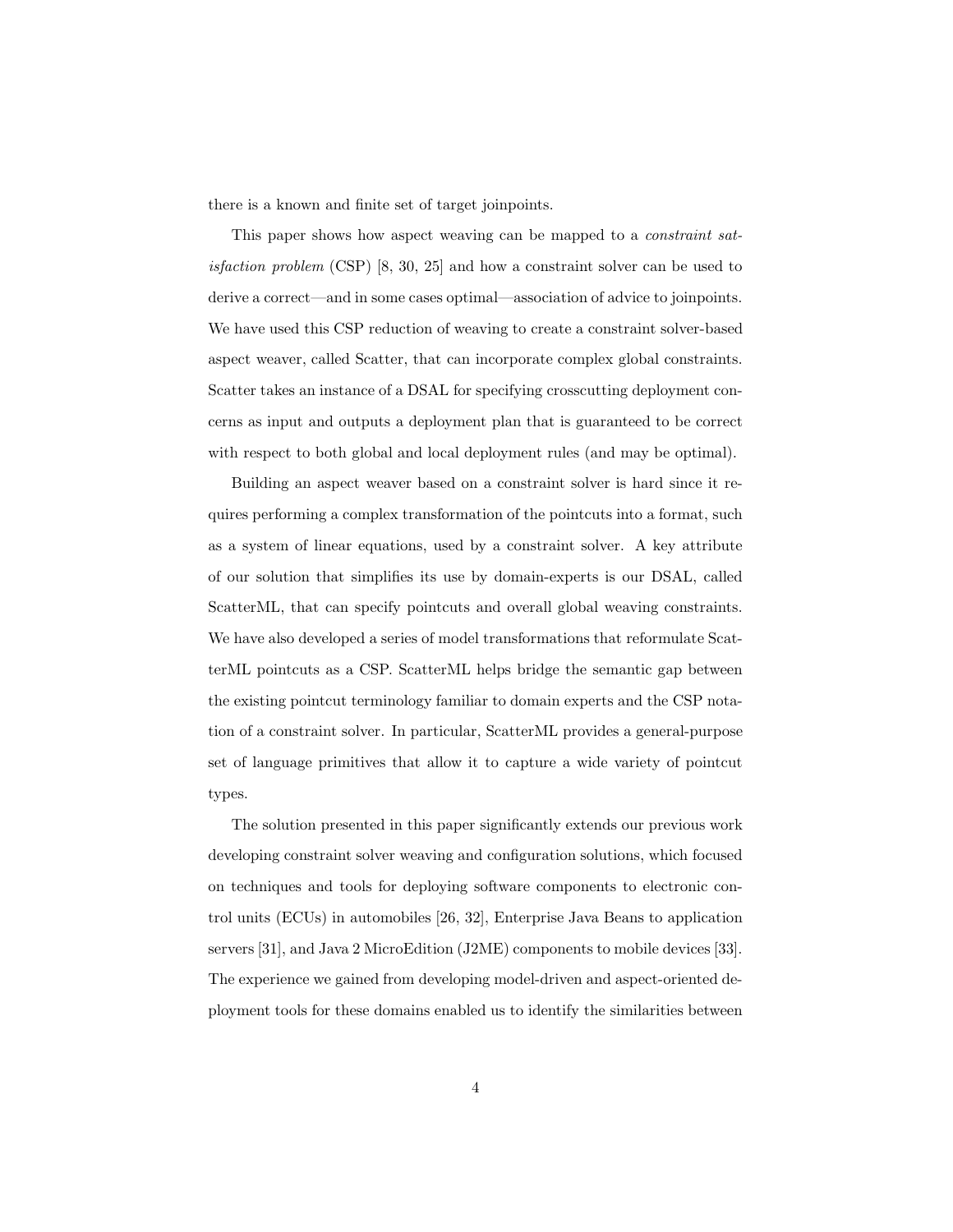aspect weaving and deployment planning. We have leveraged these similarities to model deployment constraints as pointcuts and automate deployment planning with a constraint solver-based aspect weaver. This paper generalizes our prior experience and shows

- The challenges of developing a DSAL for specifying deployment concerns,
- How the ScatterML DSAL addresses these language design challenges,
- The challenges of weaving using an instance of ScatterML,
- How aspect weaving can be mapped tod to a CSP, and
- How our weaving engine uses a constraint solver to tackle the combinatorial problems of aspect weaving when global constraints are present.

Throughout the paper, we refer to our constraint-based weaver as Scatter and our DSAL as ScatterML.

The remainder of this paper is organized as follows: Section 2 shows how aspect weaving and deployment planning can be mapped to the same abstract problem; Section 3 describes the challenges of developing a DSAL to specify crosscutting deployment concerns and how ScatterML addresses them; Section 4 analyzes empirical results that compare a manual deployment planning process to a Scatter-based planning process; Section 5 compares our work on ScatterML with related research; and Section 6 presents concluding remarks.

# 2 Aspect Weaving for Deployment

This section evaluates the process of aspect weaving [2] and shows how the process of associating advice with joinpoints is similar to deriving a deployment of components to nodes (a deployment plan). By describing the similarities between the two processes we show how deployment planning can be automated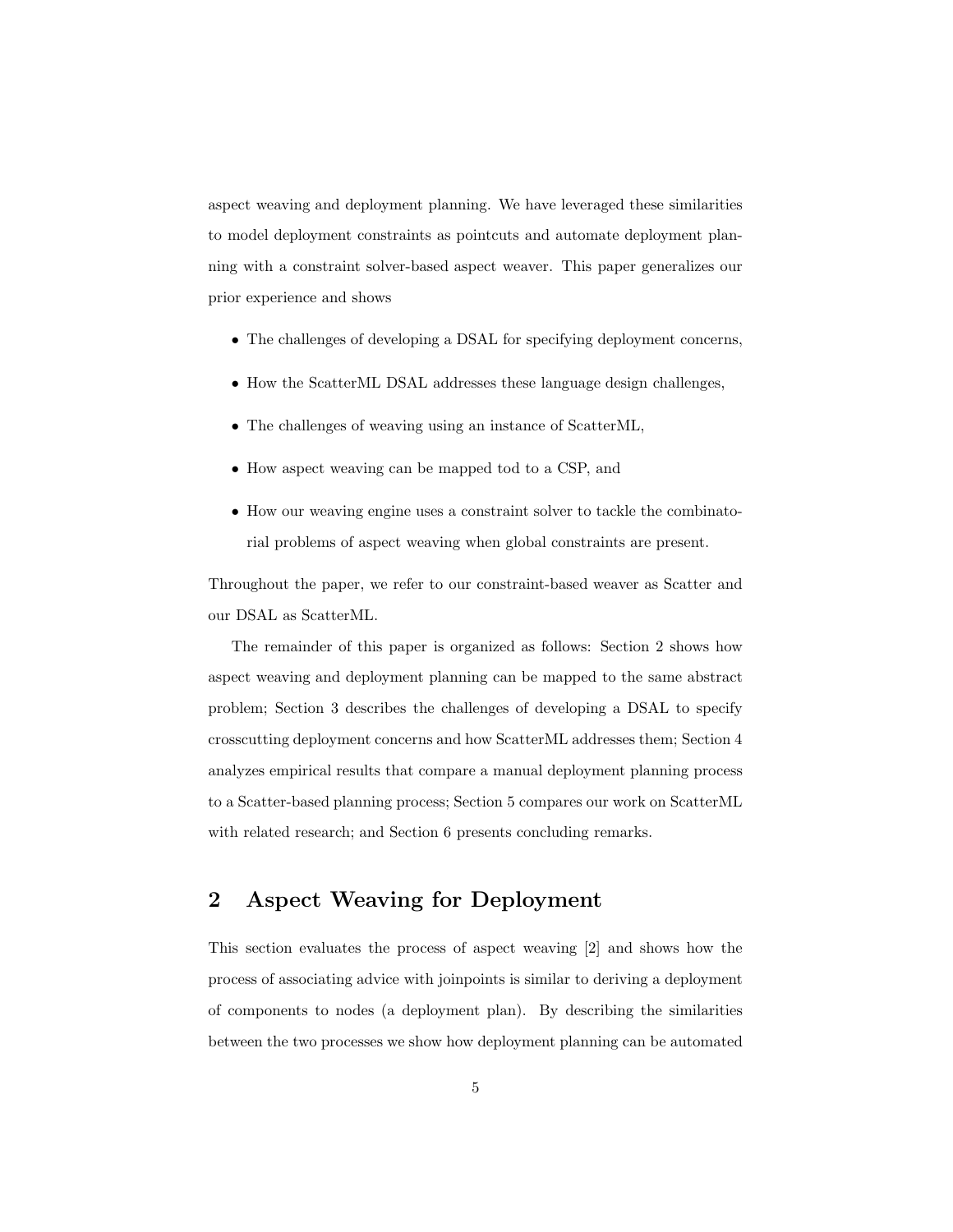with an aspect weaver, which enables developers to leverage aspect-oriented programming [22] techniques to simplify deployment planning. The section also motivates why conventional pointcut languages are not sufficient to specify all the rules needed to guide a deployment planning process.

## 2.1 Comparing Deployment to Aspect Weaving

Aspect-oriented programming (AOP) associates reusable crosscutting software logic (advice) with joinpoints (execution points in a program), as shown on the right-hand side of Figure 2). Advice is associated with a joinpoint through



Figure 2: Overview of Aspect Weaving

a pointcut specification (left-hand side of Figure 2). The pointcut specifies rules or patterns to match a set of advice to joinpoints. The goal of an aspect weaver is to merge the pointcut specification, advice, and application code into an executable program that invokes the correct advice (based on the pointcut specifications) when it reaches a given joinpoint.

At an abstract level, the goal of an aspect weaver is to take two sets (the set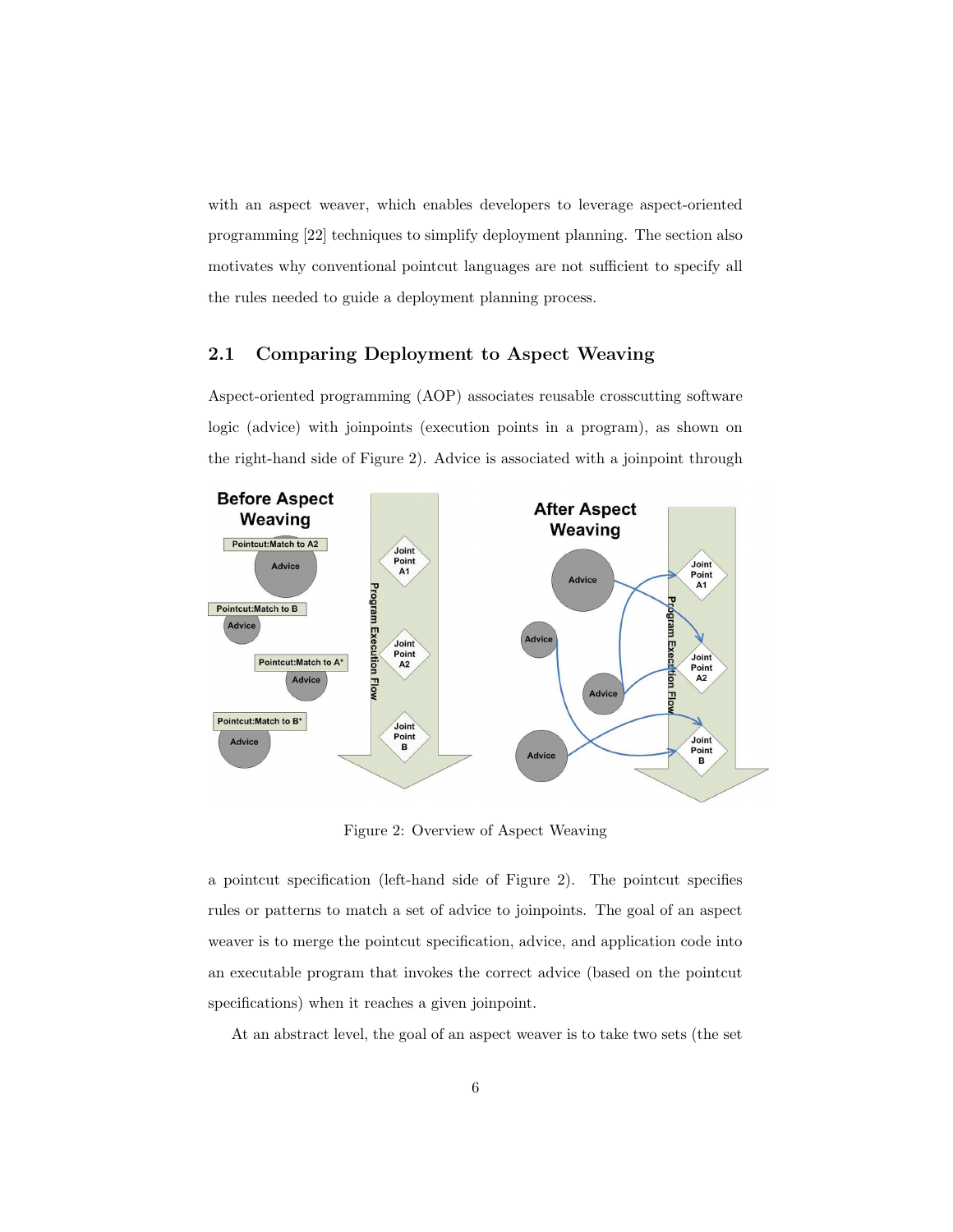of advice and the set of joinpoints) and produce a mapping of elements from the source set (the advice) to elements in the target set (the joinpoints). Developers guide the aspect weaver by providing it with a set of rules to determine if an element in the source set can be associated with an element in the target set. The association rules are specified as pointcuts or assertions that must hold true for the target joinpoint.

Pointcuts use assertions (typically patterns, such as regular expressions) that are checked against the properties of a joinpoint. For example, a typical pointcut will match a pattern against the name of a Java method. For example, the AspectJ [21] pointcut specification:

```
pointcut os() : call(void Node.setOS(String))
```

```
before() : os() {//do something
}
```
would match against any method call to a *Node* class' setOS method. This rule specifies a type to match against Node and a method to match setOS. The basic format is to specify a pattern that can be matched against the properties or attributes of a joinpoint to determine if a specific set of advice should be executed. In this case, the pointcut specification is being matched against the class name and method signature of the joinpoint.

The goal of deployment planning is to derive a valid mapping of software components to nodes, as shown in Figure 3. A deployment plan must meet functional constraints, such as having the appropriate OS for each component on its hosting node, and non-functional constraints, such as being able to process a minimum number of requests per second. Whereas aspect weaving is an automated process, deployment planning has historically been a manual pro-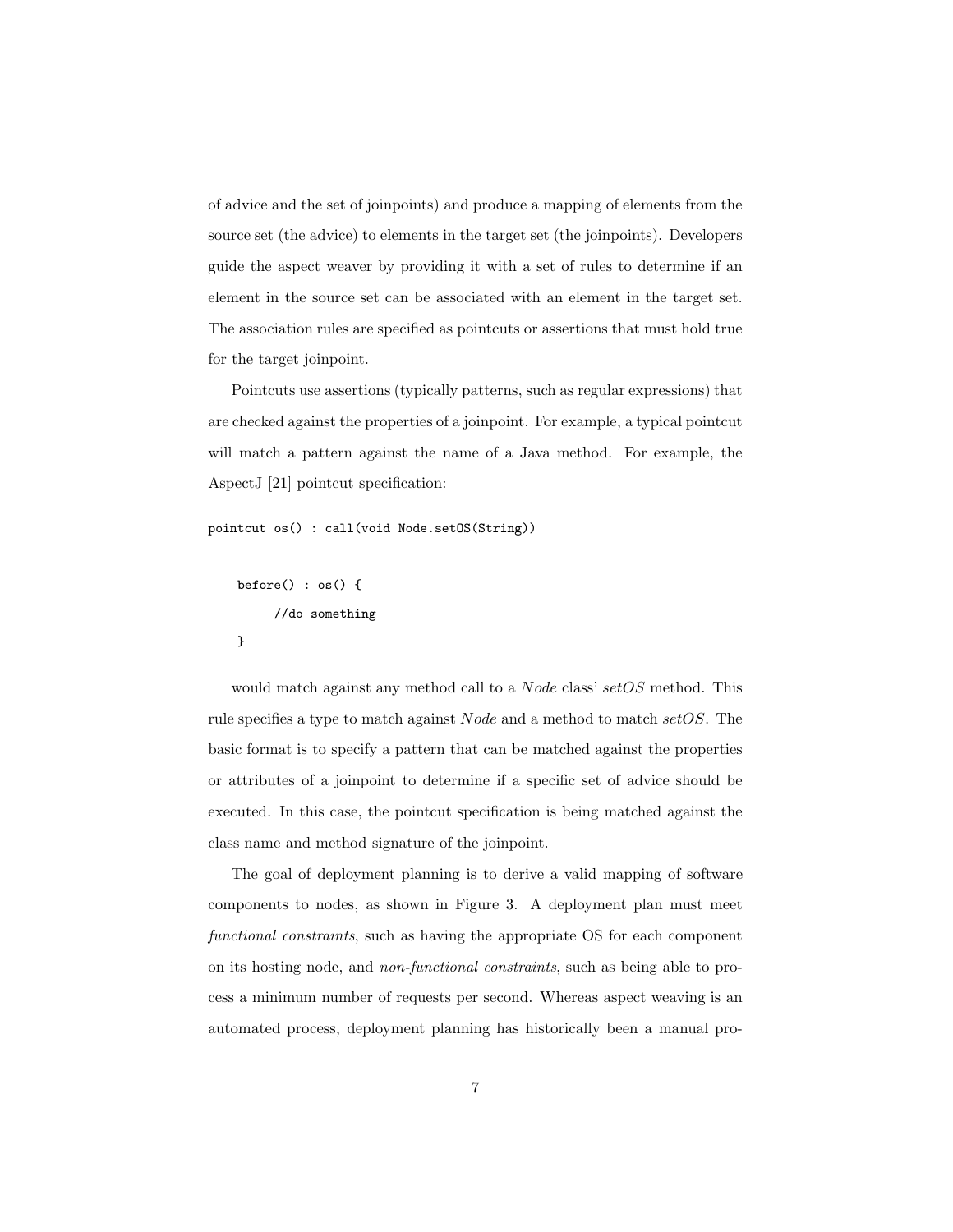

Figure 3: Overview of Deployment

cess [10].

Deployment planning also fits into the abstract problem definition of finding a valid association of items in a source set with items in a target set based on a set of rules. With deployment, the source set contains the software components, the target set contains the available nodes, and the rules are specified as assertions on the functional and non-functional properties of the nodes. For example, in Enterprise Java Beans (EJBs) [29], a deployment planning process assigns beans to nodes and specifies which EJBs, servlets, and other related resources should be placed on which servers (left-hand side of Figure 3).

In AOP, an aspect weaver automates the process of associating advice with joinpoints based on a set of pointcut pattern expressions. With deployment planning, however, an application deployer manually derives the correct placement of components on nodes to satisfy the various crosscutting concerns of the application, such as security and performance. Planning the deployment of components manually is tedious and error-prone and has been shown to be a major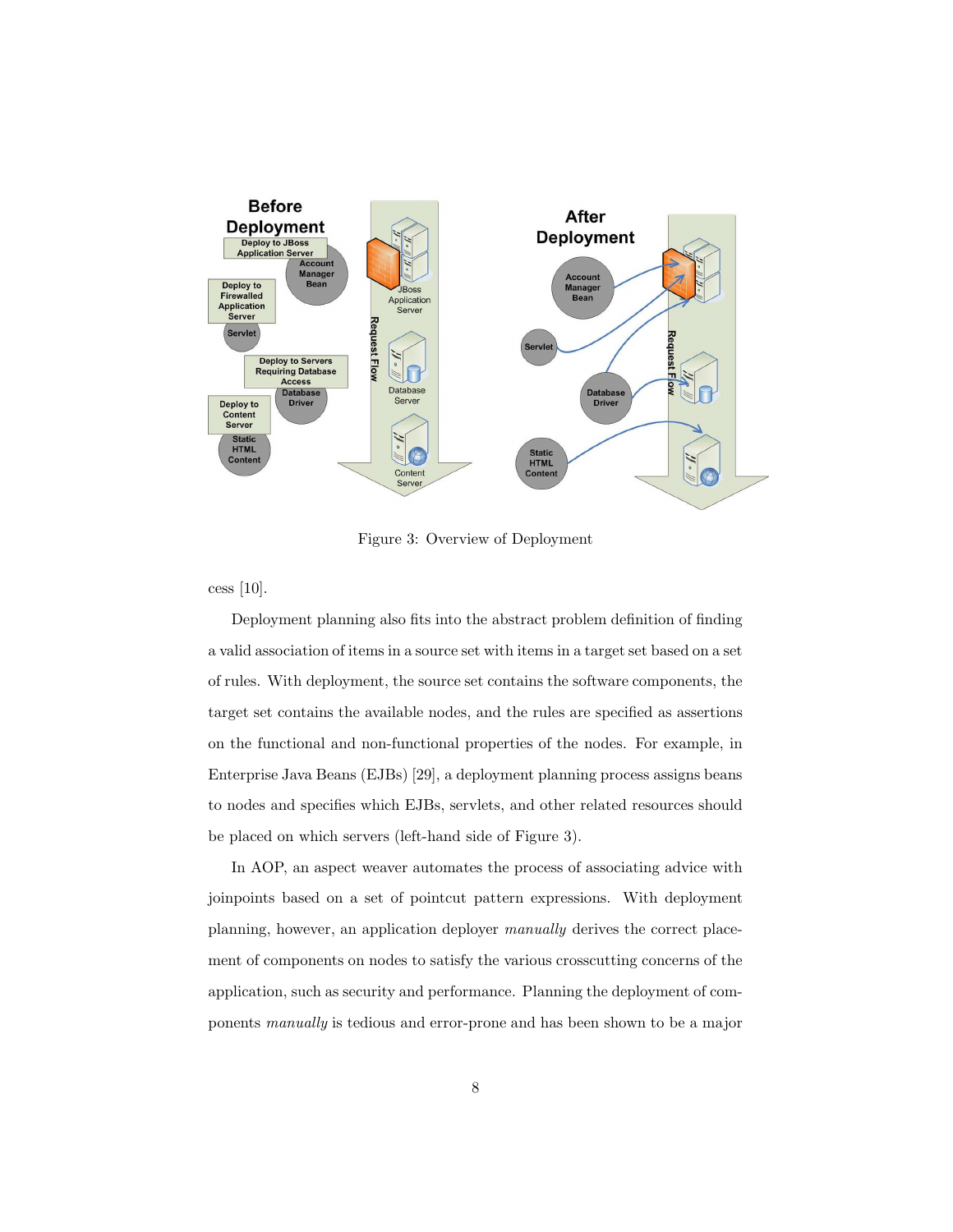source of mistakes leading to system failure and down-time [10]. In particular, manual deployment planning creates a number of significant problems:

- The correctness of manually planned deployments is not guaranteed with respect to deployment constraints, e.g., a developer may assign one or more components to nodes that have the wrong supporting libraries or insufficient memory.
- Manual planned deployment provides no guarantee of the deployment optimality, e.g., a deployment planner may create a solution that uses far more nodes than is acutally necessary.
- Manual deployment is time-consuming and expensive due to the high complexity of deducing a deployment plan that adheres to the numerous crosscutting concerns of an application.

By viewing deployment planning as a process for associating items from a source set with items in a target set, an aspect weaver can be used to automate the process of assigning components to nodes. Automating deployment planning with an aspect weaver helps address the three challenges outlined above. First, as we show in Section 3.3, a constraint solver can be used by a weaver to guarantee that a weaving solution respects the deployment constraints (addressing Challenge 1). Second, as discussed in Section 3.3, a constraint-solver based weaver can use different optimization and approximation algorithms to achieve different lower bounds on the solution optimality and upper bounds on the time spent weaving (addressing Challenge 2). Finally, automation eliminates considerable manual planning effort [31] (addressing Challenge 3).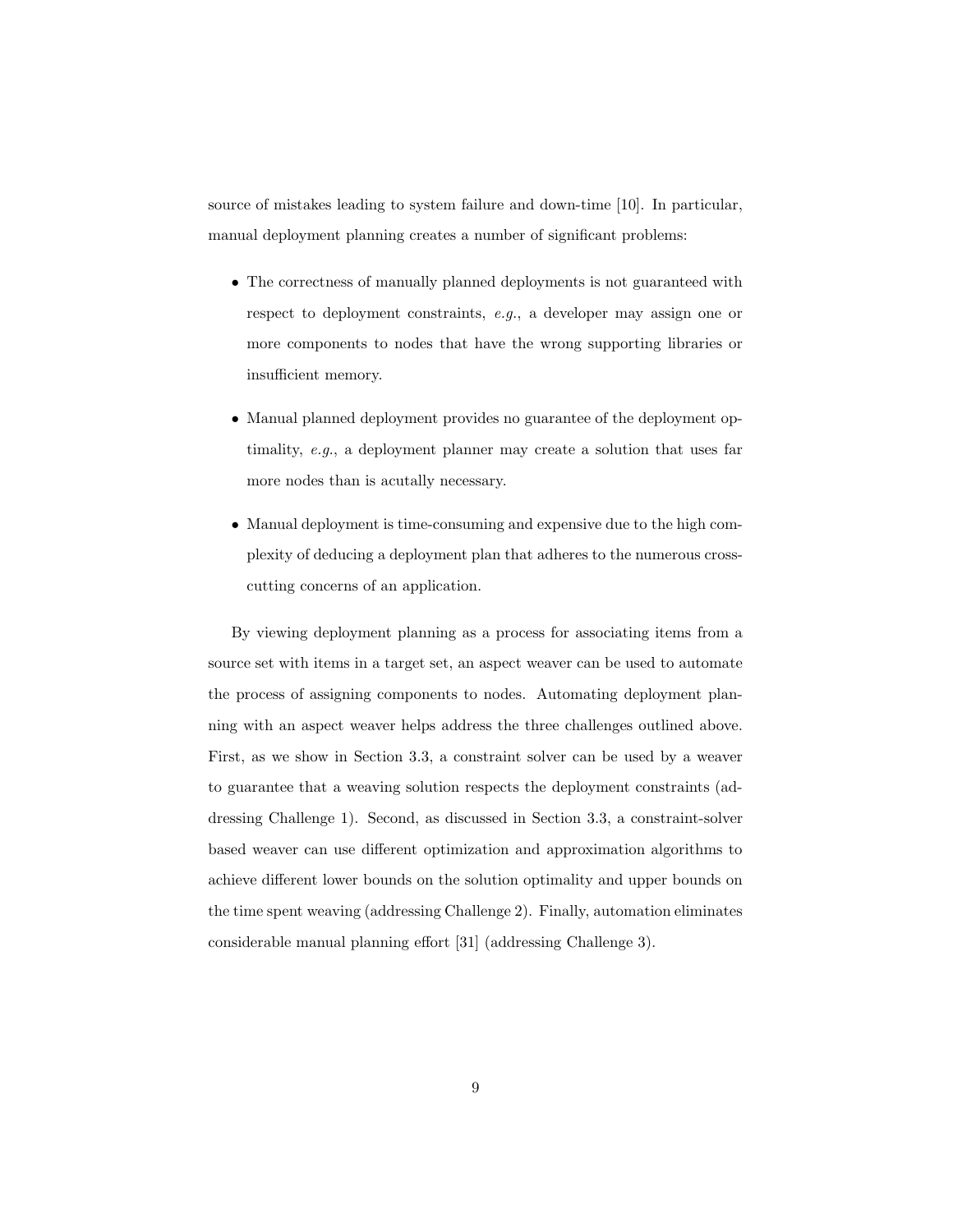## 2.2 Using Pointcuts to Specify Deployment Rules

Pointcut expressions can be used to specify some types of deployment rules. For a simple local constraint on a component's deployment, a pattern can be used to match components to nodes based on attribute patterns:

```
pointcut os() : at(Node OS==Windows)
```

```
at() : os() {
  //specify some Windows components to deploy
}
```
In this example, we created a pattern that matches when a node is encountered  $(at(Node...))$  and the node has a Windows OS  $at(...OS == Windows).$ Later, we define a group of components that should be deployed to the node if the pattern matches  $at() : os( )...$  Using this simple pattern matching strategy, an aspect weaver can automatically choose components for nodes to satisfy numerous crosscutting deployment constraints. For example:

pointcut os() : at(Node OS==Windows && Firewalled=true && CPUModel=Xeon)

```
at() : os() {
  //specify some sensitive computationally intensive
  //components to deploy
}
```
In this case, the rule is associating some security-sensitive components with nodes that are firewalled, have a Windows OS, and have a powerful Intel Xeon processor. As this pointcut pseudo-code shows, pointcuts can capture deployment rules.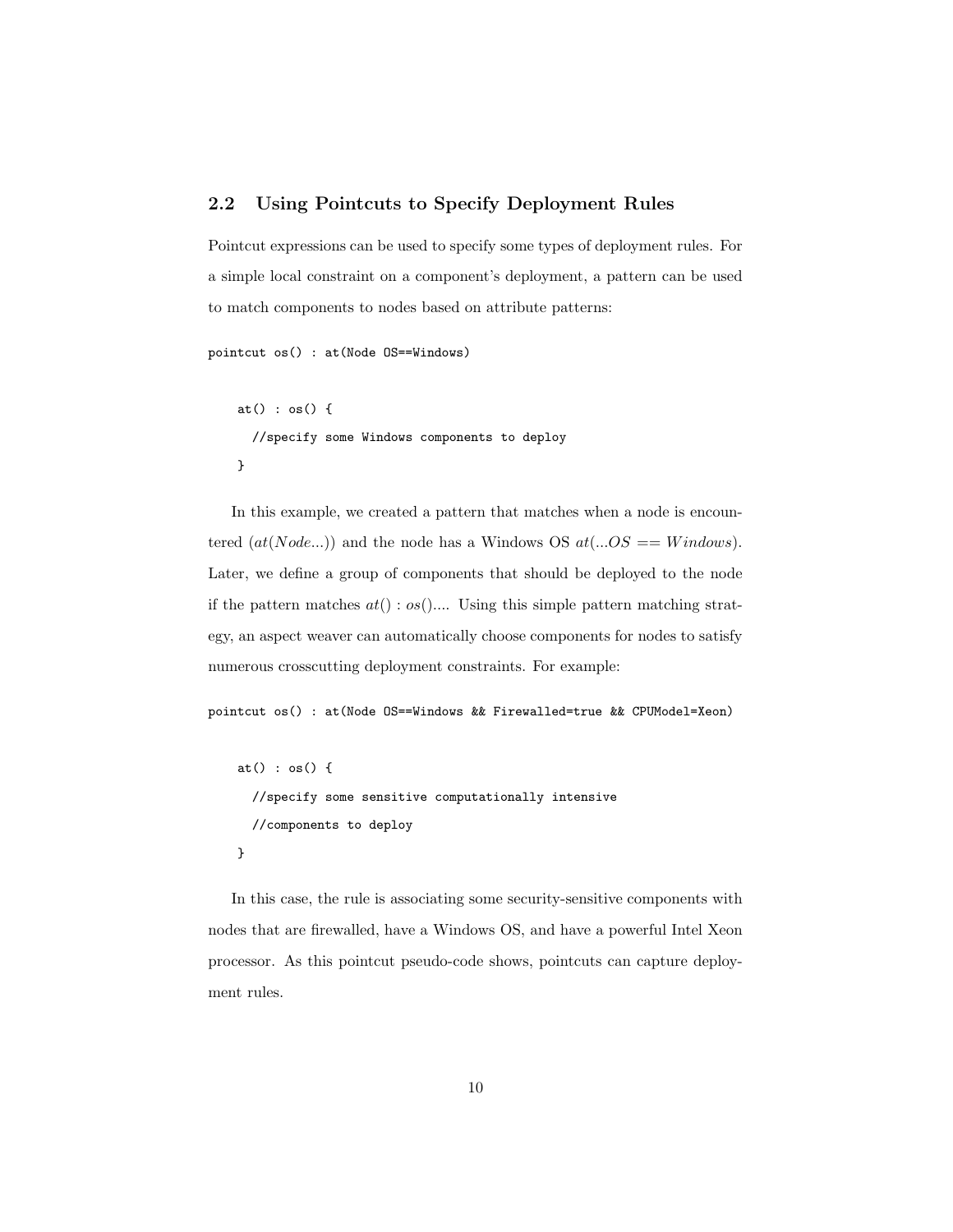# 3 Challenge - Developing a DSAL for Specifying Crosscutting Deployment Concerns

Although it may appear that a slight modification of an existing pointcut language will suffice to allow deployment planners to express deployment rules and automate deployment planning with a aspect weaver, there are the following challenges to building a custom pointcut language for deployment:

Challenge 1 - Existing pointcut languages are designed to express mapping rules specifically for Java,  $C++$ , or other third generation programming languages. One goal of building a DSAL to specify deployment planning concerns is to provide a series of language abstractions that can be reused across application domains. Each domain, however, typically is concerned with different types of elements.

Most existing AOP pointcut languages, such as the Josh pointcut language [6], operate on a single type of source and input set (an advice set and a set of execution points in an application). AspectJ associates advice with points in the control flow of a Java application(e.g., method invocations, constructor invocations, etc.). With deployment, the application domain varies and what constitutes the source set and the target set varies.

Automotive systems are focused on associating micro-controller code to ECUs, while enterprise Java systems are concerned with mapping EJBs to application servers. Designing a DSAL on a per-application domain basis to handle the variations in set types is both expensive and time consuming. At the same time, however, DSAL designers do not want to expose automotive developers to concepts, such as application servers, that are irrelevant to their domain. Developing a flexible set of language elements is tricky.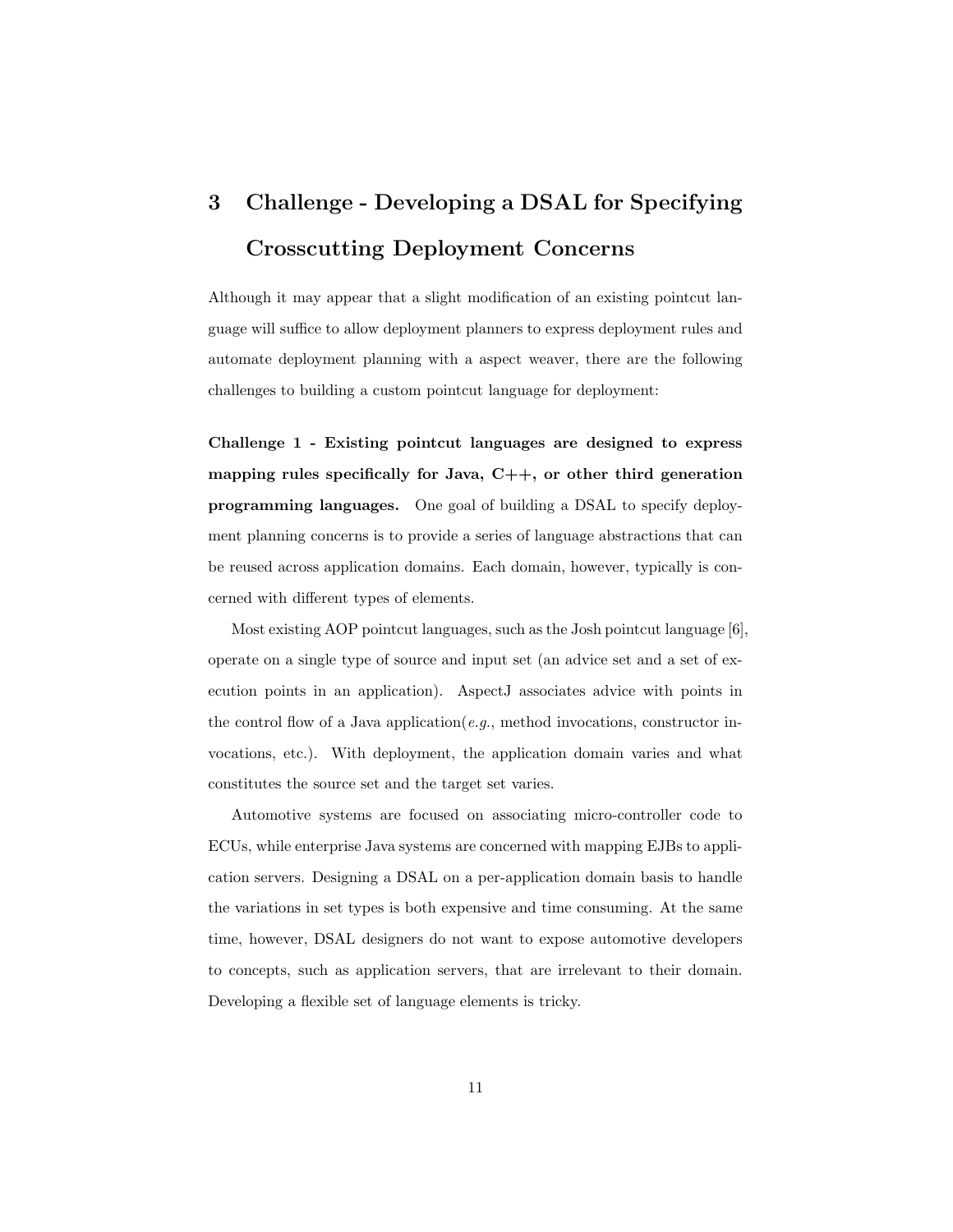Challenge 2 - Existing pointcut languages allow patterns and other matching constraints based on the properties of the elements of a single type of target set. The constraints or concerns that guide the deployment of components vary greatly across domains. Again, in most pointcut languages, such as AspectJ's, the attributes of the joinpoints are fixed to the domain of Java execution flows and are limited to concepts such as the containing class type, signature of the method invoked, etc. Regardless of the type of Java application being developed, the AspectJ attributes are relevant. In the domain of deployment, the attributes that are important to each domain vary and thus a fixed set of attributes (like AspectJ uses) will not suffice.

For example, when deploying Java Midlets to mobile devices, screen size, JVM stack size, device memory, and installed JRE libraries are important to consider. For enterprise Java applications, firewalls, external library versions, and application server configuration are examined to derive a deployment. In the automotive domain, domain experts analyze the ECU memory, safety properties (such as distance from the perimeter of the car), and connected busses. Producing a language that allows domain experts to capture a wide variety of requirement types in a meaningful format across application domains is hard.

Challenge 3 - Existing pointcut languages do not provide facilities for specifying global constraints governing the matching of advice to joinpoints. Deployment involves many concerns, such as performance, that typically involve global constraints that are not addressed by current pointcut languages. For example, if two components are collocated on the same node, the latency on calls between the components is reduced. At the same time, however, placing the components on the same node increases the amount of memory that is consumed on the node. A typical constraint on a deployment would be that for all nodes, the memory requirements of the components deployed to a given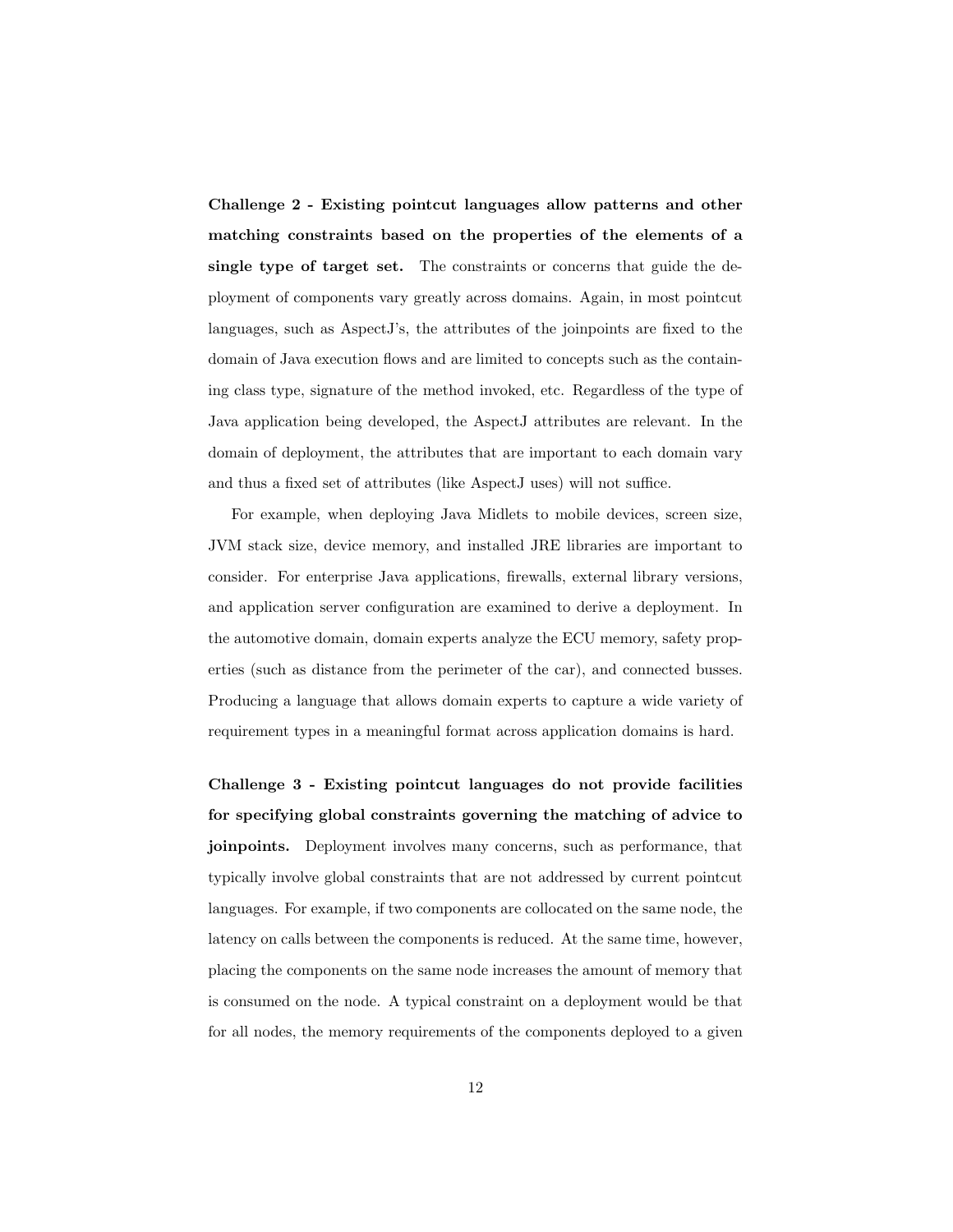node do not exceed its available RAM. The various global constraints pull the solution in different directions and make it hard to find a valid solution.

Most pointcut languages are not designed to specify these types of global constraints because they must quickly match items against an indefinite target set at runtime. For example, even though some poincut languages may offer generic pointcut specification mechanisms such as queries [12] across the target set, these still have the potential for reasonable execution time at runtime against an arbitrary sized target set. Some pointcut languages, such as FOAL [23], have explored adding time-based constraints to pointcuts  $(e.g.,$  pointcut A is applied after pointcut  $B$ ), but these languages do allow for global constraints on the of mapping source and target items – only on when the mapping occurs.

In deployment, if a component is matched to a node, it may subtract from the memory available on the node and change the future matches that can be made to the node. Matching a pointcut may also affect component placement due to safety concerns, such as "the anti-lock braking system and the steering control cannot be deployed to the same ECU." Although components may be functionally oblivious to where they and other components are deployed, they are often non-functionally affected by deployment locations.

#### 3.1 ScatterML

Traditional pointcut languages are geared towards specifying methods for matching advice to joinpoints in a program's execution flow. We have developed a DSAL for capturing crosscutting deployment constraints as pointcuts. The pointcut specification is then used by our deployment weaver, called Scatter, to determine how to associate items from a source set (advice, components, etc.) with items in a target set (joinpoints, nodes, etc). We call our DSAL ScatterML.

ScatterML leverages the existing pattern matching pointcut approach for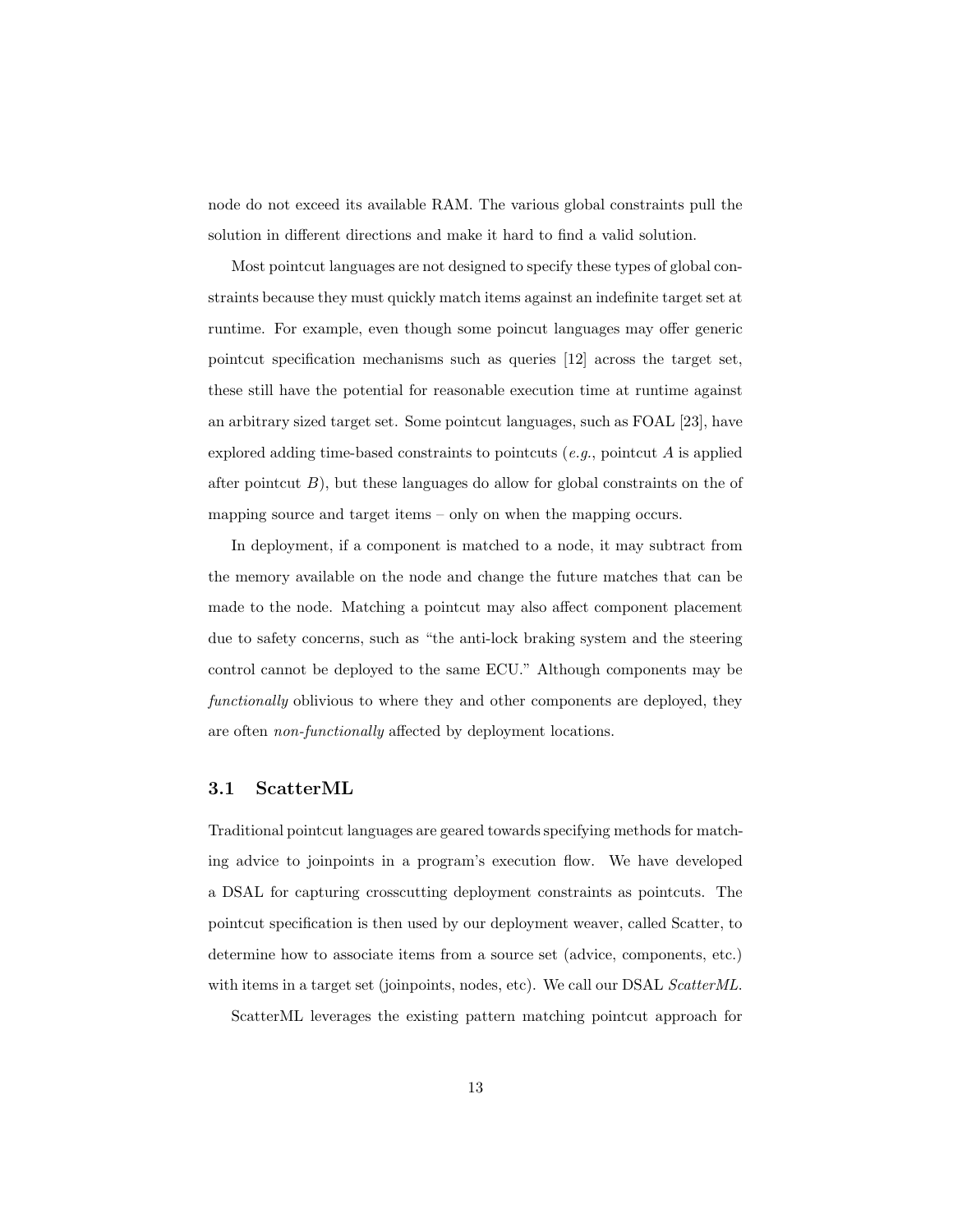specifying the typical local deployment constraints on a component, such as the OS it requires, application server vendor, and available database connections. For global constraints that do not fit into the pattern matching paradigm, ScatterML provides an extended pointcut specification mechanism that is used by a constraint solver. This extended mechanism is discussed in Section 3.3 and addresses Challenge 3 from Section 3.

The ScatterML language allows developers to associate mapping rules (pointcuts) with components, advice, or other source set items. The pointcuts are represented as constraints that must be matched by the node, joinpoint, or other target element type that a source item is mapped to. ScatterML has been implemented both as a textual DSAL (which we use for the examples provided) and as a graphical modeling language built on top of the Generic Eclipse Modeling System (GEMS) [34], a part of the Eclipse GMT project. The graphical modeling language uses feature modeling [19, 9] notations and model transformation [5] to compile the graphical specifications into ScatterML textual specifications that can be leveraged by the Scatter deployment engine. A screenshot from the graphical binding of ScatterML is shown in Figure 4.



Figure 4: The Graphical Implementation of ScatterML in GEMS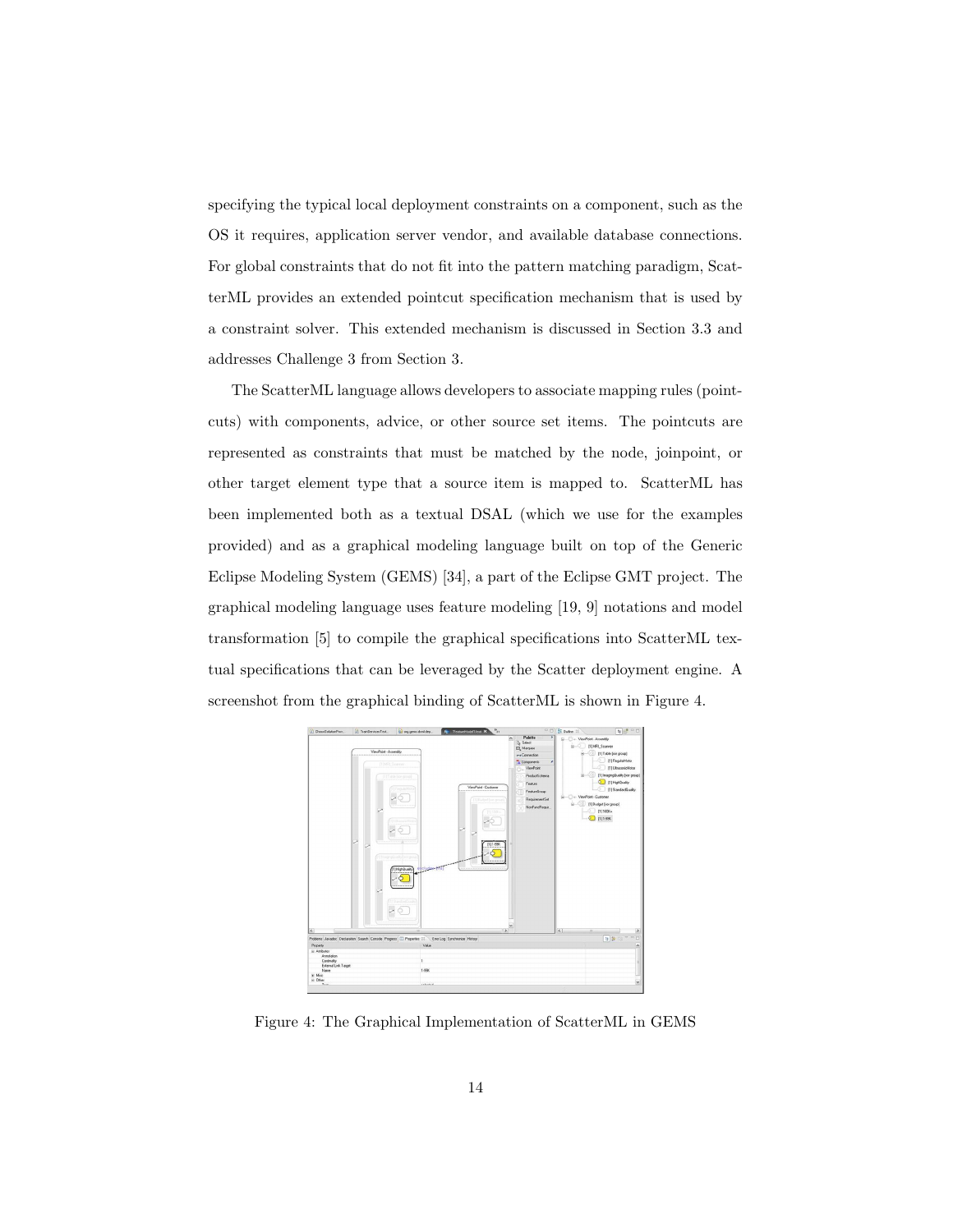ScatterML allows each target item to have an arbitrary set of attributes. For example, a node may have *OS*, RAM Amount, and *CPU* Type attributes. Pointcut rules are specified as constraints on the attributes of a node. For example, the following ScatterML pointcut specification creates a pointcut that matches target items with the attributes  $OS$  and InternetAccessible and with attribute values of "SELinux" and "false", respectively:

```
SecureLinuxComponents {
```

```
OS=Linux;
  InternetAccesible=false;
}
```
When the SecureLinuxComponents pointcut is matched against a node, that node is added to the list of acceptable deployment locations for the components associated with SecureLinuxComponents.

# 3.2 Addressing the Challenges of Developing a DSAL for Deployment Pointcuts

The ScatterML DSAL example for specifying crosscutting deployment concerns addresses the challenges from Section 3 in the following ways:

# Challenge  $1 \rightarrow$  Solution: Allow arbitrary sets of source/target element types through flexible naming and a pluggable association mechanism.

The SecureLinuxComponents group can be a single component or set of components that are associated with the crosscutting constraints. The specifics of what constitutes the SecureLinuxComponents group is application domain dependent. In the domain of deploying components to mobile devices, the SecureLinuxComponents could resolve to a set of Java Midlets. If the domain is Enterprise Java, the components could resolve to EJBs and their associated En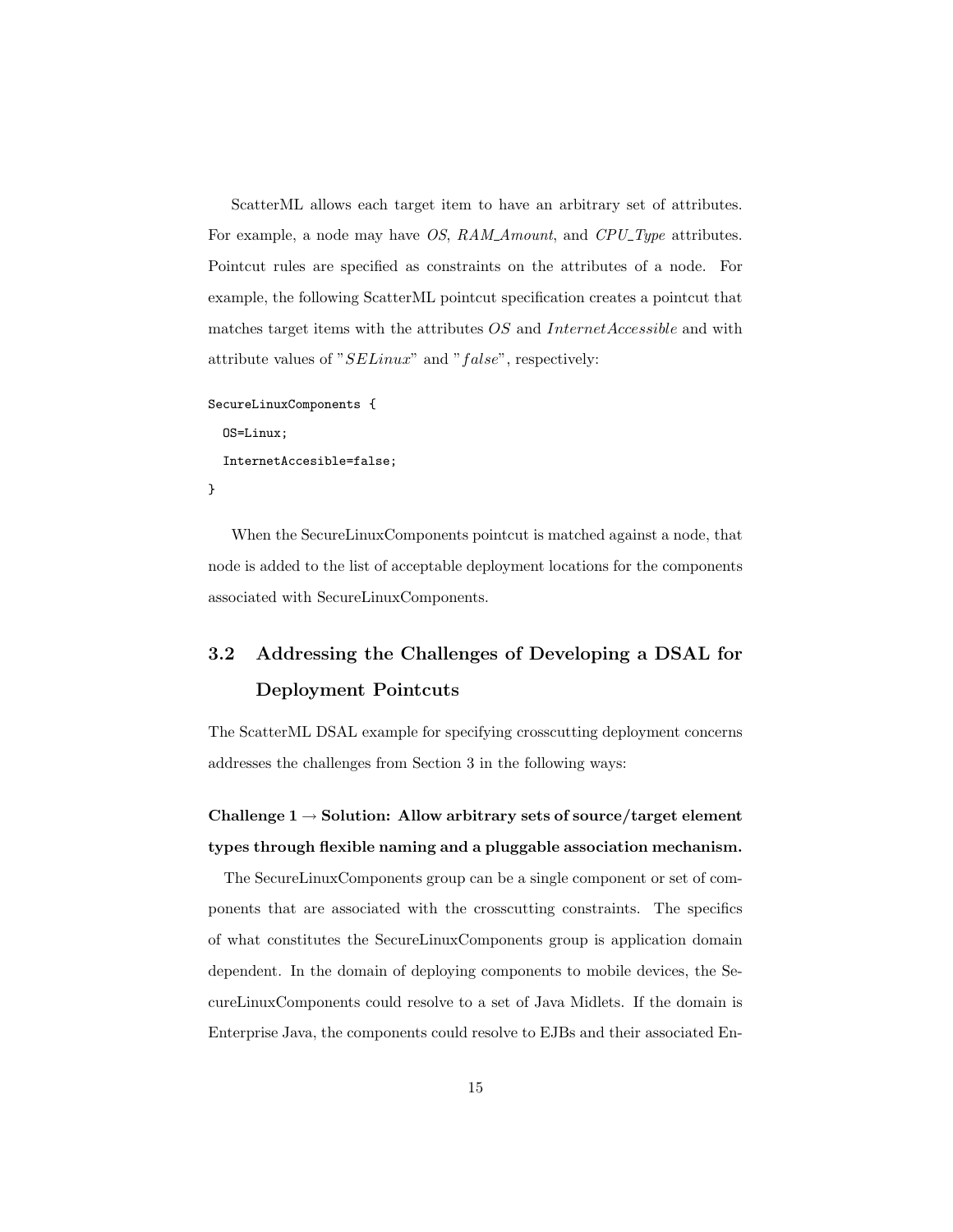terprise Archive Resource files. ScatterML does not specify what the names of different deployment groups map to. The association of names to artifacts  $(e.g.,$ AspectJ advice, Java Midlets, or EJBs) is built for each application domain by creating a small adapter component for the Scatter mapper that associates the appropriate artifacts to deploy with the named group.

The names of the groups can vary to match whatever application domain the mapping concerns are being modeled for. The mapping engine only needs to have a mechanism for retrieving the correct deployment artifacts for a given name. Moreover, what the components are being associated with is not specified in the mapping. The mapping specifies the properties of the target item but not whether it is a mobile device, EJB application server, or automotive ECU. Again, an adapter is used to perform the actual mapping function  $(e.g.,$  inserting a piece of advice into a Java application, adding an EJB to a deployment descriptor). The terminology of the ScatterML DSAL therefore supports application domain-specific concepts through the use of arbitrary attribute and component group names. The implementation of the mapping is provided through the user of domain-specific adapters.

The following four examples show the application domain-independence of ScatterML:

```
//Example 1. Java Advice to Joinpoints
TransactionPointcut {
ContainingClass=com.my.bank.Account;
InvokedMethod=transfer;
Amount > 100:
}
```
// Exampe 2. EJB Applications AccountEJB {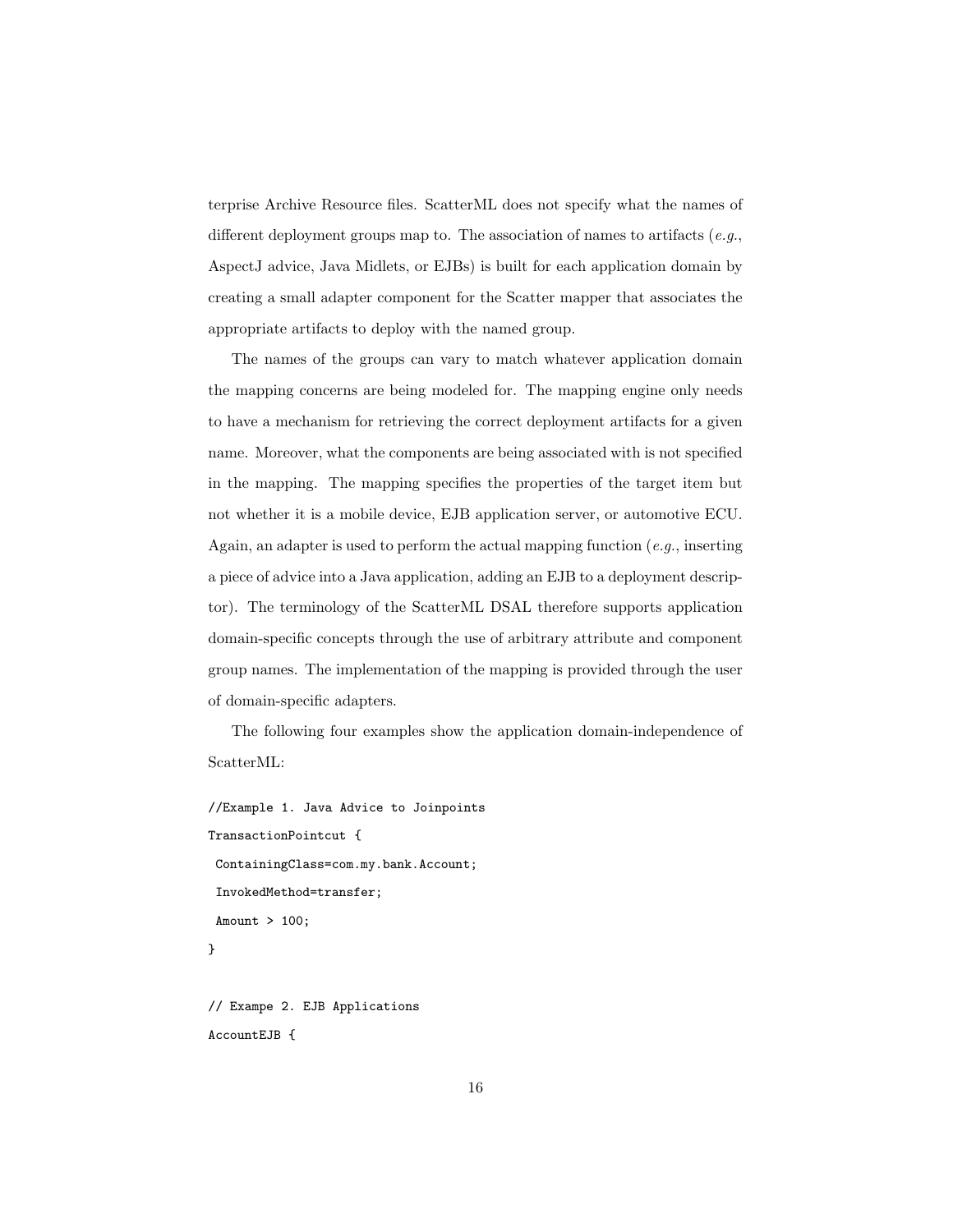```
ApplicationServerVendor = JBoss;
 JVM_Version > 1.5;
HasAccountDatasource = true;
}
```

```
// Example 3. Mobile Devices
FoodServicesMidlet {
 JVM_Configuration = CDC;
 JVM_Profile = MIDP;
MIDP_Version >= 1.1;
Device_Display_Width >= 128;
Device_Display_Height >= 256;
}
```

```
// Example 4. Automotive Software to ECUs
AntiLockBrakingControl {
DistanceFromCarPerimeter >= 0.75m;
ConnectedToBrakeActuator = true;
}
```
Example 1 creates a pointcut for Java advice that matches the invocation of an Account class' transfer method when it is called with an Amount parameter greater than 100 dollars. Example 2 associates an EJB with crosscutting concerns related to the version of the Java Virtual Machine (JVM) and vendor of the application server on the target node, as well as whether or not the target has a connection to the Account datasource. Example 3 specifies concerns relating to the configuration and profile of a JVM on a mobile device, as well as its display size. Example 4 shows a simple safety concern for the distance of a target ECU from the perimeter of the car. Moreover, the ECU must be connected to the brake actuators.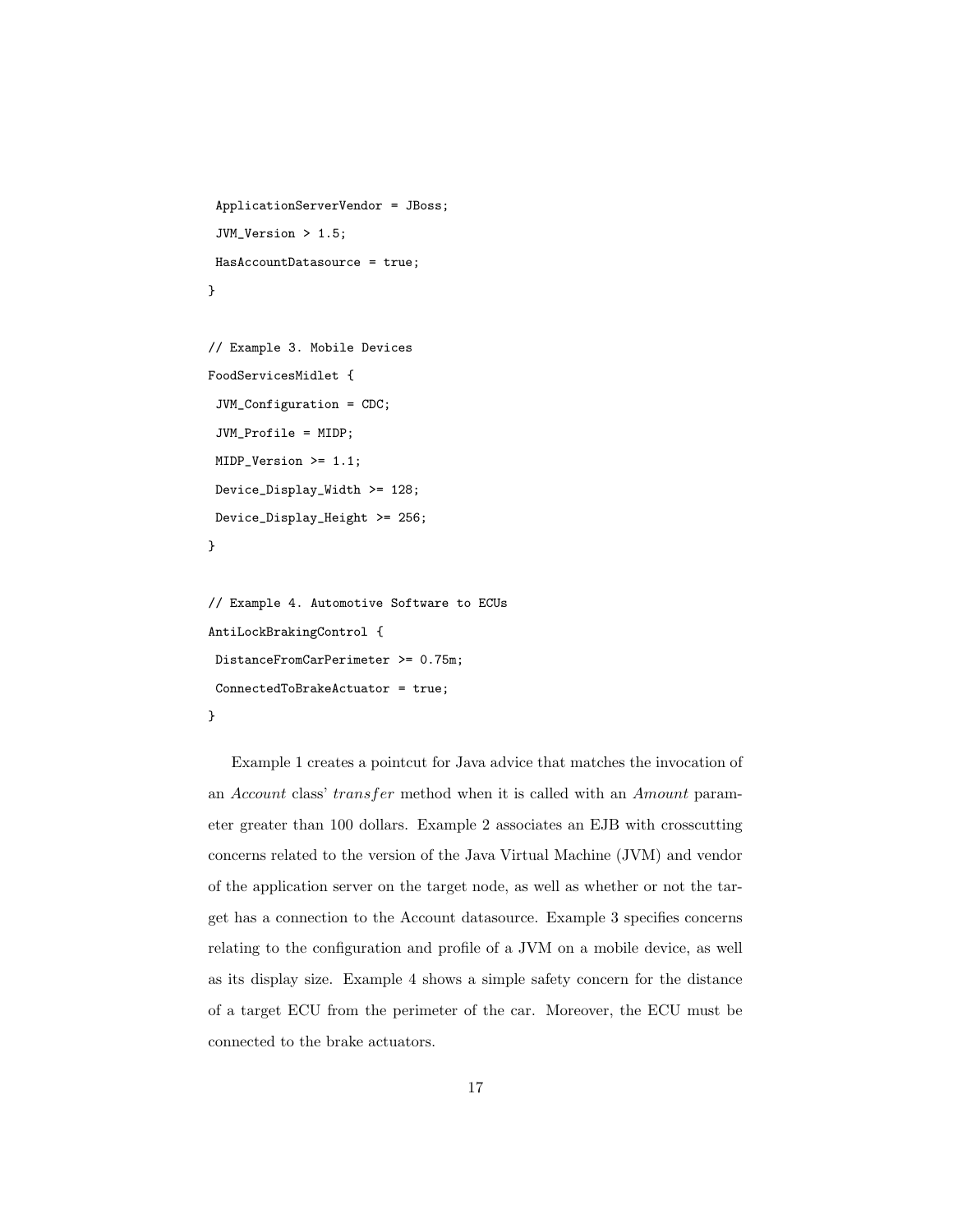Although domain-specific terminology is used in each example, the application domains are shielded from each other. Ordinarily, these pointcuts would be in separate files for each application domain and are shown together only for comparison. Domain experts would only work with the files and notations for their associated domain. Instead, existing approaches would need to develop a DSAL for each domain to shield developers from the concerns of other domains.

Challenge  $2 \rightarrow$  Solution: Allow for constraints on arbitrary attribute/value pairs but require application domain-specific mechanisms for obtaining attribute values. Pointcuts are built by specifying constraints on the attributes of the items they are matched against. Constraints are specified as an attribute name, a comparison  $(e.g. \leq, =)$ , and a comparison value. The attribute name can be an arbitrary name that has meaning in the target domain. Similarly, the comparison value can be any value for which there is a known way of applying the comparison operator to the value. This flexible attribute/value architecture allows the creation of domain-specific constraints through the use of domain-specific attribute names and values.

If there are a small number of target items, the values of attributes can be assigned manually. If there are a large number of target items, automated probes can be used to evaluate the target nodes and produce attribute/value pairs for each node [31]. The only restriction on the names and types of attributes is that there exist a method for applying the comparison operator to the type.

For example, the < operator should not be applied to strings since the meaning is not well defined. Since ScatterML can handle arbitrary attributes and attribute types, it allows domain experts to leverage the key domain-specific attributes from their application domain. New operation types, such as matching against regular expressions, can be plugged into Scatter and associated with a new operator.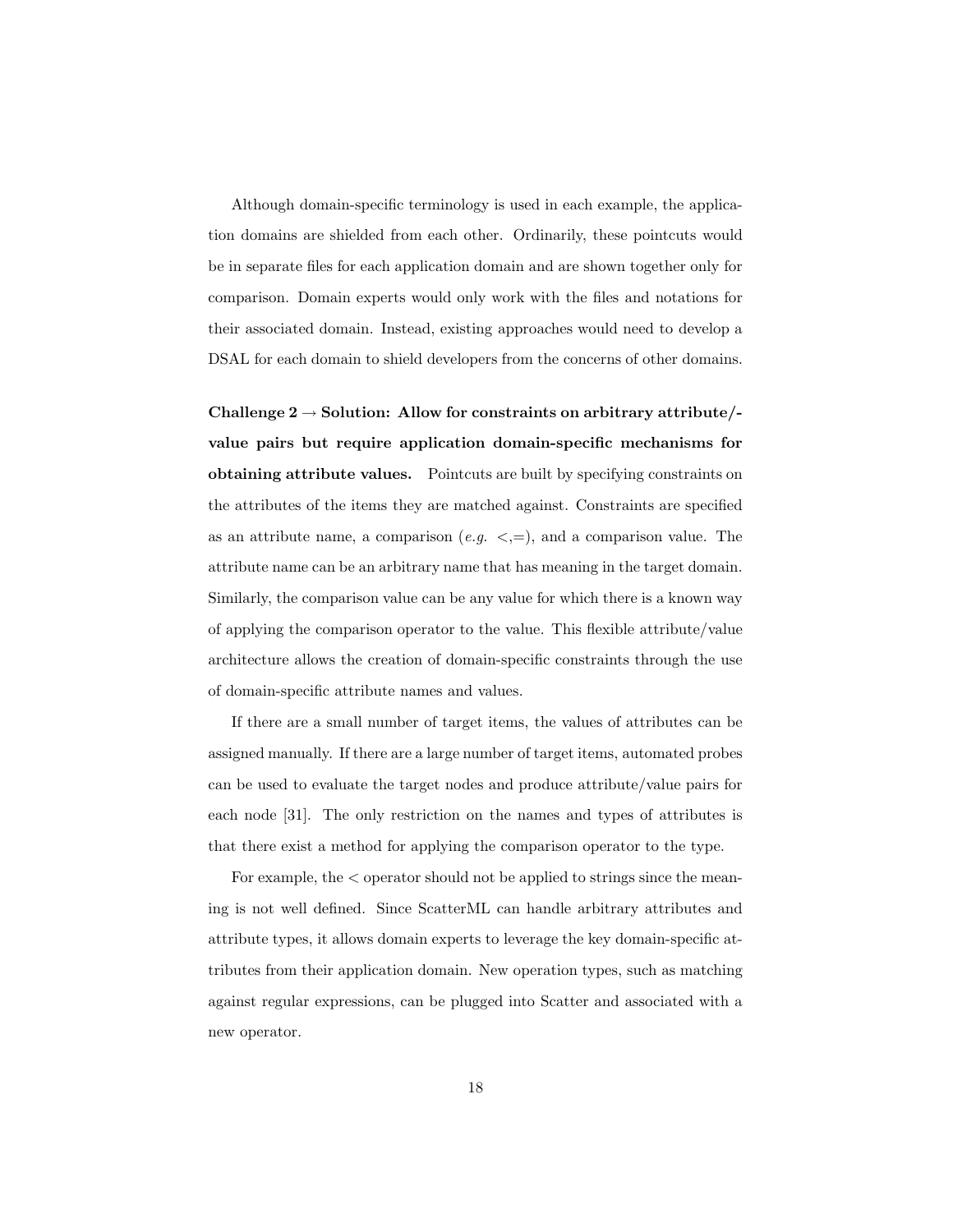Challenge  $3 \rightarrow$  Solution: Create global constraint operators. As shown in Section 2.2, existing pointcut models can be used to handle types of concerns, such as security. Deployment, however, involves many concerns, such as performance, that typically involve global constraints that are not addressed by current pointcut languages.

For example, if two components are collocated on the same node, the latency on calls between the components is reduced. At the same time, however, placing the components on the same node increases the amount of memory that is consumed on the node. A typical constraint on a deployment would be that for all nodes, the memory requirements of the components deployed to a given node do not exceed its available RAM. The various global constraints pull the solution in different directions and make it hard to find a valid solution.

To address the limitations of applying existing pointcut languages to deployment planning, ScatterML includes four new global constraint operators commonly needed in deployment (and may useful in weaving for other domains too) that are summarized in Table 1. The operators are: Requires, Excludes, Select, and "−". The Requires, Excludes, and Select operators are used to govern the mapping of two source items to the same target item. For example, the following pointcut uses the Excludes operator to implement a safety constraint and ensure that the AntiLockBrakingSystem components are not deployed on the same node (ECU) as the SteeringControlSystem components:

```
AntiLockBrakingSystem {
```

```
DistanceFromPerimiterOfCar > 0.75;
```

```
Excludes: SteeringControlSystem;
```
}

The Requires operator can be used to guarantee the opposite, i.e., that two items are always placed together. The Select operator is used for constraints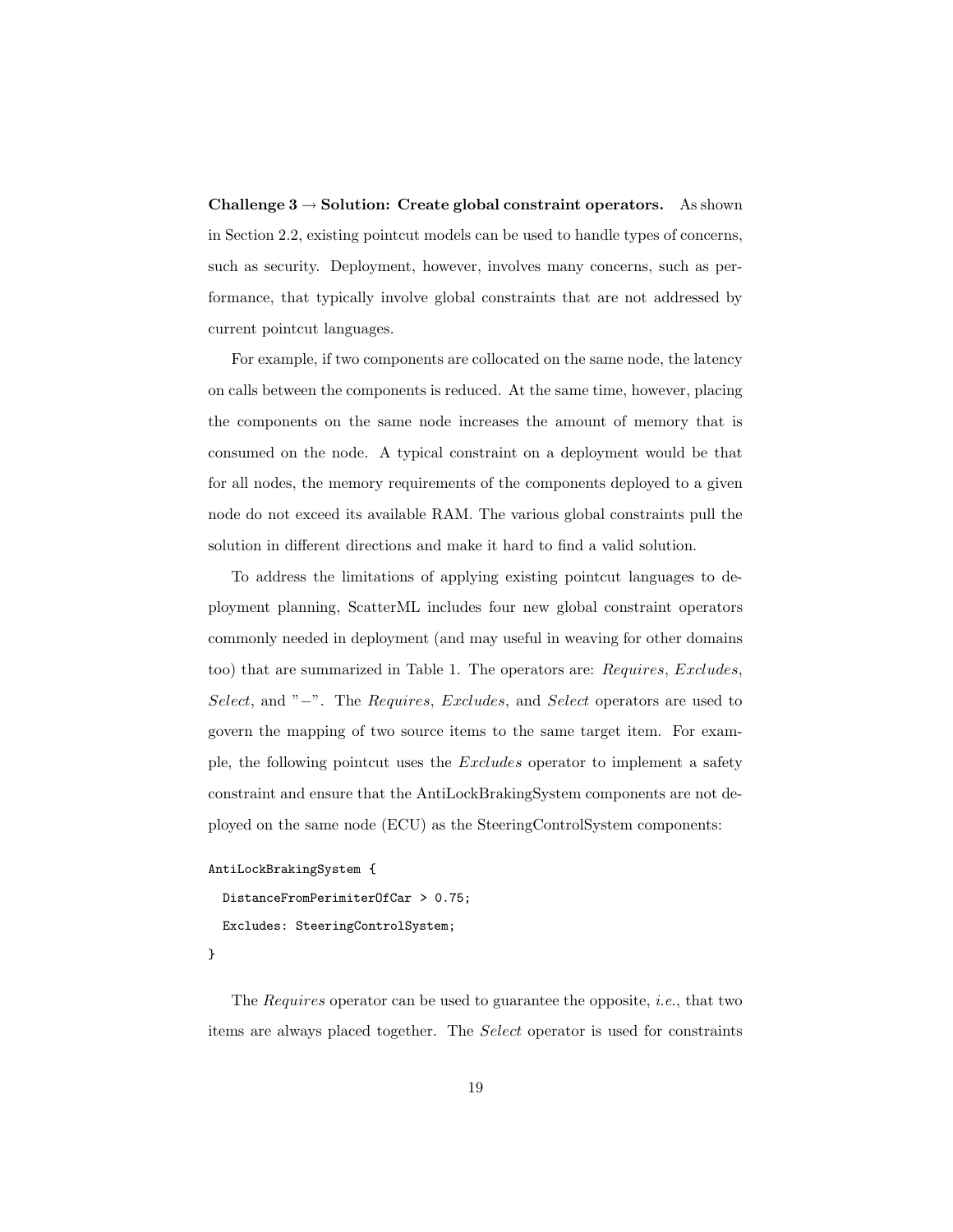| Operator       | Applied To                                                     | Description                                                                                                                                                           |
|----------------|----------------------------------------------------------------|-----------------------------------------------------------------------------------------------------------------------------------------------------------------------|
| Requires       | one or more other source items                                 | Ensures that all of the<br>specified source items are<br>mapped to the same target<br>item                                                                            |
| Excludes       | one or more other source items                                 | Ensures that none of the<br>specified source items are<br>mapped to the same target<br>item                                                                           |
| Select[MINMAX] | a cardinality expression and<br>one or more other source items | Ensures that at least MIN<br>and at most MAX of the<br>specified source items are<br>mapped to the same<br>target item                                                |
| $" -"$         | an integer value and<br>an attribute name                      | Ensures that the sum of the<br>$" -"$ values on a given<br>attribute by a matched<br>set of pointcuts does<br>not exceed the attribute<br>value on the<br>target item |

Table 1: ScatterML Global Pointcut Constraints

involving the cardinality of a set of items placed with each other. For example, this pointcut allows either the SteeringControlSystem or the TractionControl-System to be deployed with the AntiLockBrakingSystem:

```
AntiLockBrakingSystem {
```

```
DistanceFromPerimiterOfCar > 0.75;
  Select: [0..1], SteeringControlSystem, TractionControlSystem;
}
```
The Select operator takes a cardinality expression (MIN...MAX) and tells the weaver that in order to match the source item to a target item, that at least  $MIN$  and at most  $MAX$  of the source items from the select statement must also be mapped to the target item.

The "−" operator is used to specify resource consumption values for items and enforce resource constraints. Given a set of pointcuts matched to a node, the sum of the "−" attribute constraints of the matched pointcuts cannot exceed the value of that attribute on the target item. The "−" operator can be used to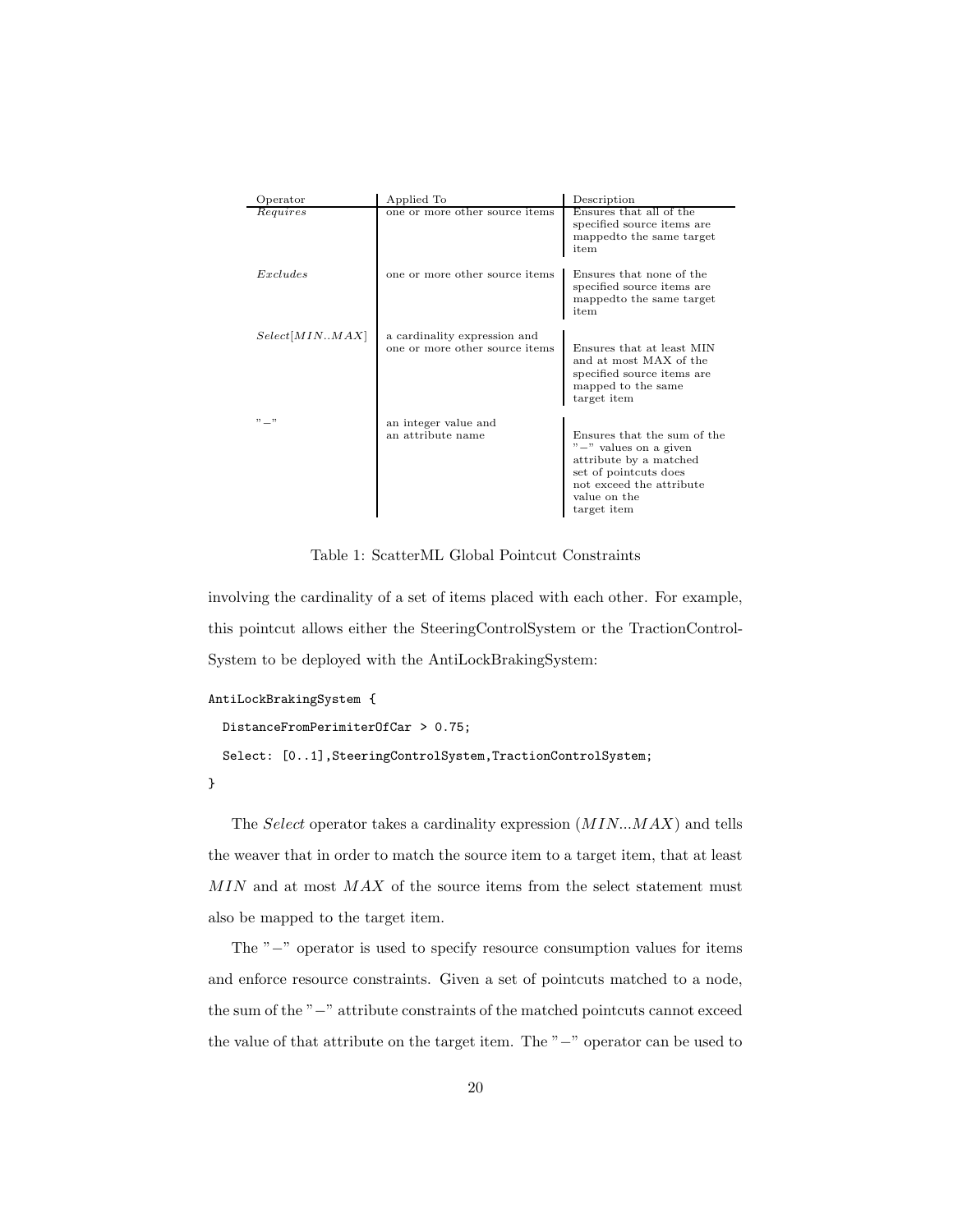specify constraints, such as the sum of the memory consumed by the components deployed to a node cannot exceed 10 MB. For example, the following ScatterML rule ensures that if both the AntiLockBrakingSystem and BrakeActuators are deployed to the same node, the node will have at least  $Memory \geq 10$ :

```
AntiLockBrakingSystem {
  DistanceFromPerimiterOfCar > 0.75;
  Memory - 5;
}
BrakeAcuators {
  Memory - 2;
}
```
#### 3.3 Weaving with ScatterML Pointcuts

Adding new operators to specify global constraints is not in itself sufficient to address the problems of applying existing weaving techniques to deployment. Most existing weavers do not honor global constraints since they use a pattern matching based approach to pair advice with joinpoints at runtime. Solving complex global constraints is time-consuming and usually not feasible (nor desired) at runtime. Using a runtime pattern matching approach makes sense in most applications where there is either not an enumeration of all joinpoints ahead of time (you don't know what components will be loaded) or there are too many joinpoints to consider (an application usually has a significant number of method and constructor invocations).

With deployment planning, there is a known and limited set of joinpoints that are being matched against. This allows global constraints to be incorporated and dealt with at design-time. To make it possible to use an aspect weaver as a deployer, we implemented a new weaving technique that adheres to not only local pattern-based pointcuts but global constraints as well. The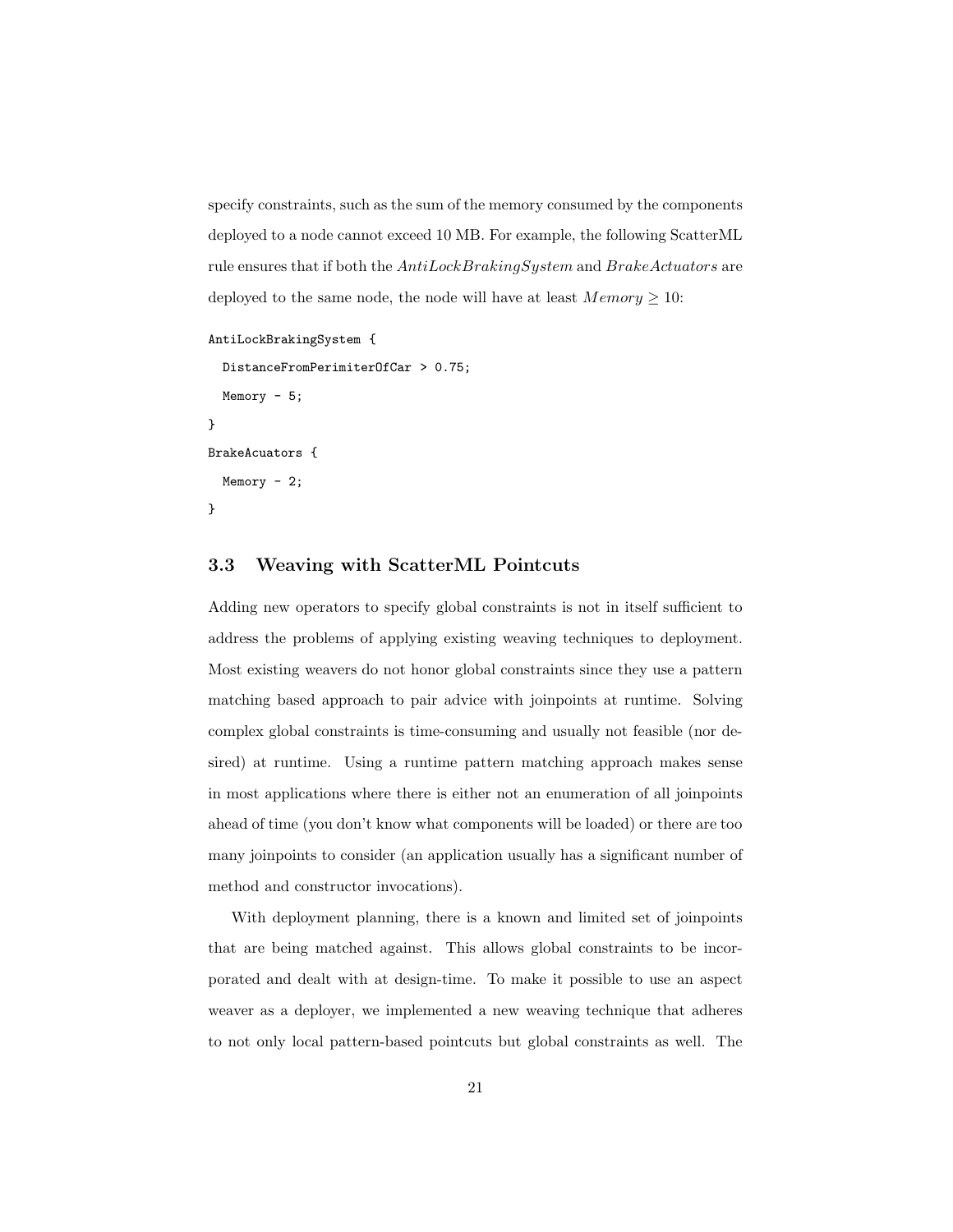weaving technique uses a constraint solver to derive a solution to the abstract mapping problem (outlined in Section 2.1) that meets both the local and global mapping constraints. The solution produced is a pre-calculated table that can be used at runtime to lookup the target items that a source item should be mapped to. The weaver can be used to map components to nodes, match advice to joinpoints, and other set types.

Our prior work [26] on using an aspect weaver for deployment focused on the use of Prolog as an aspect weaver. This paper examines a previously unexplored aspect of weaving that uses a Java-based constraint solver called Choco [1] to perform weaving while honoring global constraints. Below, we present our formulation of constraint-aware aspect weaving as a Constraint Satisfaction Problem (CSP). The mapping also incorporates an adaptation of our techniques for handling resource constraints on feature models that we outlined in [31].

## 3.4 Mapping Aspect Weaving to a CSP

A CSP is a set of variables and a set of constraints over these variables. A constraint solver derives a labeling (set of values) for the variables that simultaneously satisfies the set of constraints. For example, " $a+b < c$ " is a CSP involving the variables a, b, and c. A correct labeling of the CSP is  $a = 1, b = 1, c = 3$ .

To map aspect weaving to a CSP, we create a matrix of variables where the columns are the items in the target set  $(e.g.,)$  joinpoints) and the rows are the source items (e.g.,advice). We call this matrix the weaving matrix. The value at a position  $\langle i, j \rangle$  is 1 if the  $i_{th}$  item should be mapped to the  $j_{th}$ joinpoint and zero otherwise. For deployment weaving, the rows represent the component groups and the columns represent the nodes. Each value in the matrix is represented by the variable  $W_{ij}$ . The weaving matrix is shown in the bottom of Figure 5.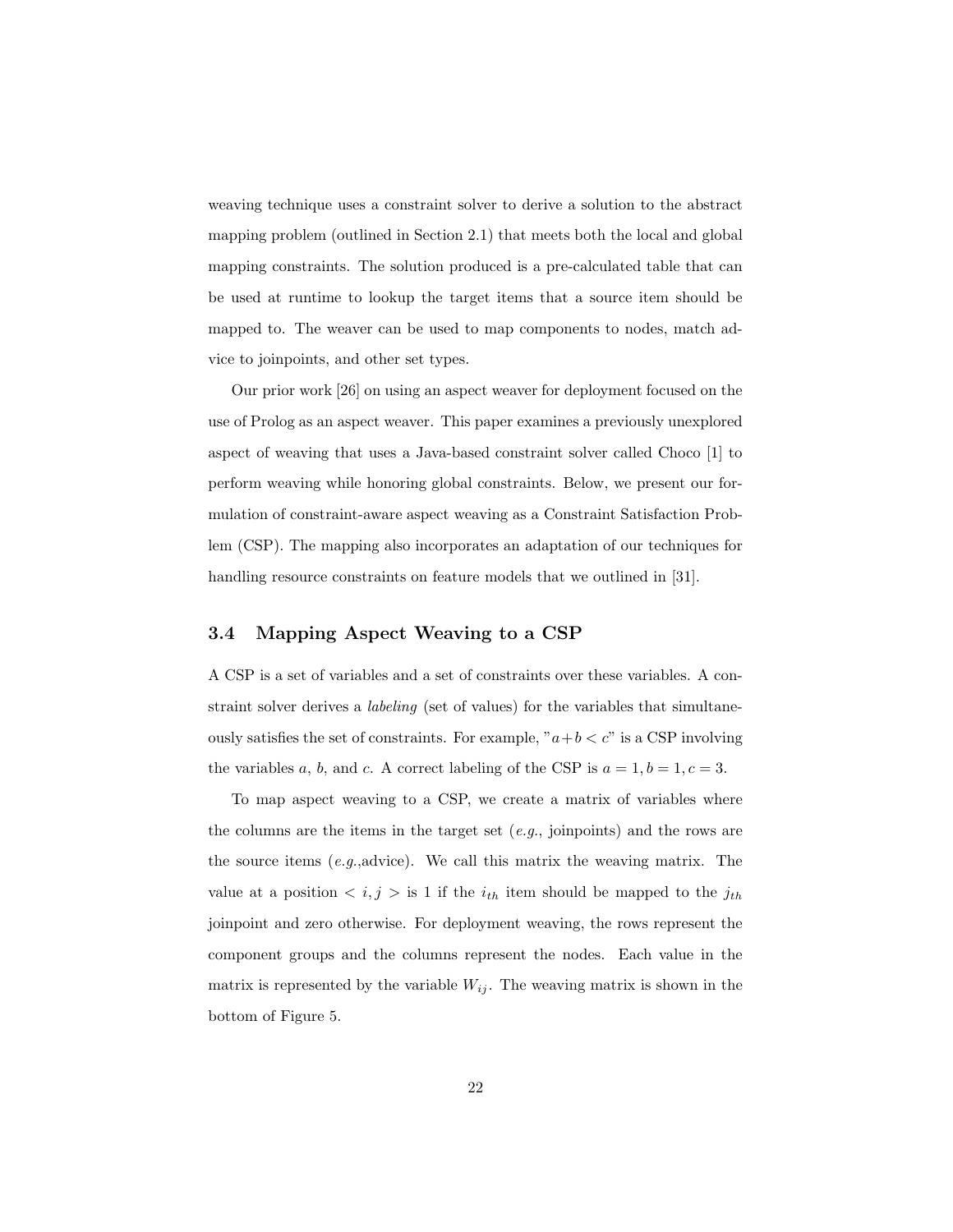

Figure 5: Reducing Aspect Weaving to a CSP and Generating a Weaving with a Constraint Solver

The weaving matrix is supplemented with an attribute matrix. The rows of the attribute matrix represent the different attributes that can be present on a target item. The columns represent the target items. The value at a position <  $i, j >$  is the attribute value of the  $i_{th}$  attribute at the  $j_{th}$  joinpoint. For example, if the "RAM" attribute is the 2nd attribute in the matrix and "WindowsNode1" is the 3rd target item, the value at  $\langle 2,3 \rangle$  is the value of WindowsNode1's RAM attribute. Each cell of the attribute matrix is represented by a variable  $A_{ij}$ . The attribute matrix is shown in the middle of Figure 5.

## 3.5 Mapping ScatterML to a CSP

The ScatterML pointcut specification is transformed into a set of constraints over the W and A variables for the matrix cells. For example, the following ScatterML fragment can be translated into a CSP for deriving a deployment over two different ECUs (weaving matrix columns 0 and 1):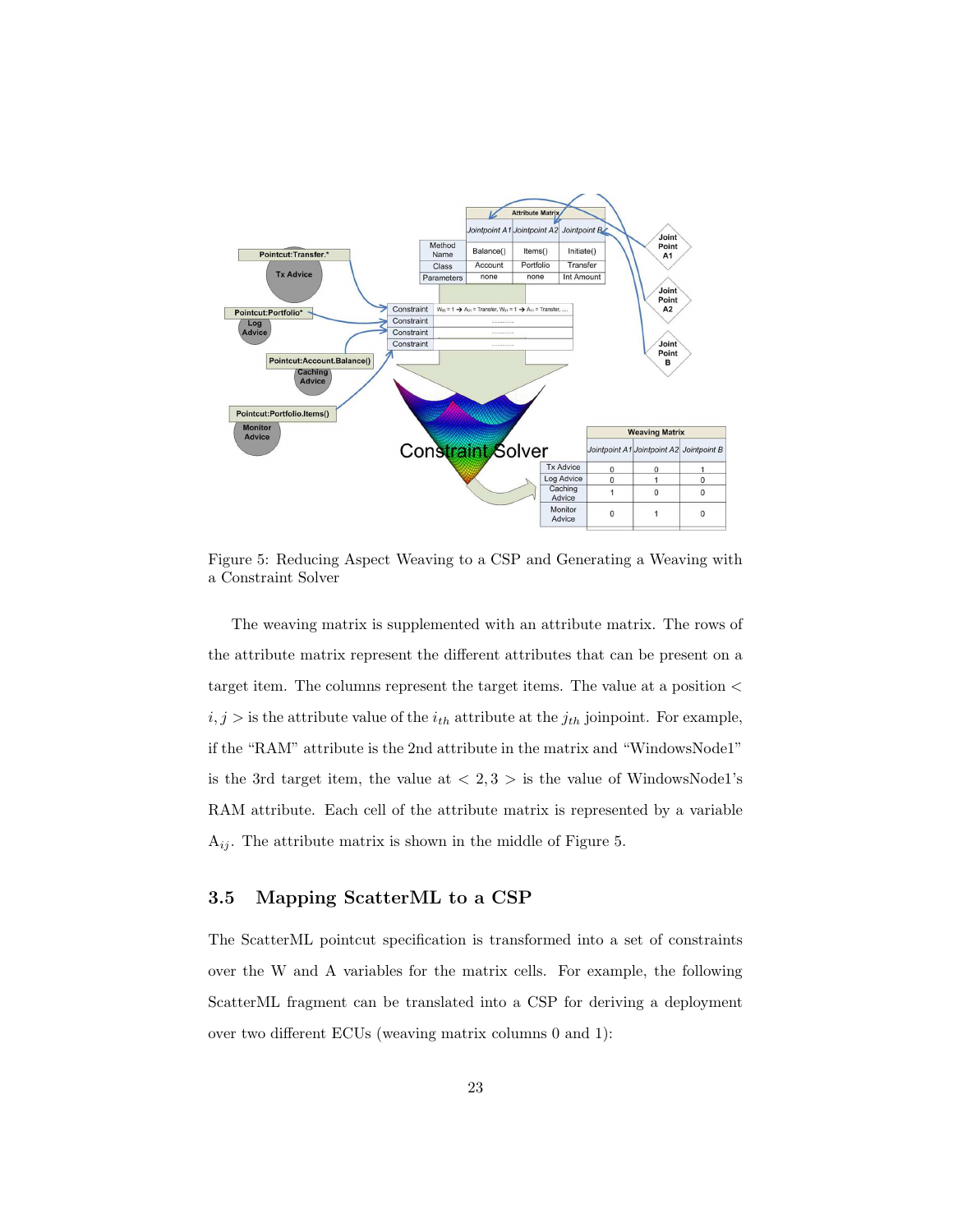```
AntiLockBrakingSystem {
  DistanceFromPerimiterOfCar > 0.75;
  Excludes: SteeringControlSystem;
```
}

Assume that the DistanceFromPerimeterofCar attribute is the 0th attribute. Moreover, assume that the AntiLockBrakingSystem is row 0 and the Steering-ControlSystem is row 1. The ScatterML fragment is translated as follows:

 $(W_{00} = 1 \rightarrow A_{00} > 0.75) \wedge (W_{00} = 1 \rightarrow W_{10} = 0) \wedge (W_{01} = 1 \rightarrow A_{01} > 0.75)$ 0.75)∧  $(W_{01} = 1 \rightarrow W_{11} = 0) \wedge (W_{00} + W_{01} = 1)$ 

The  $(W_{00} = 1 \rightarrow A_{00} > 0.75)$  specifies that if the AntiLockBrakingSystem is deployed to  $ECU_0$ , the DistanceFromThePerimeterOfCar attribute for  $ECU_0$ must be greater than 0.75. The constraint  $(W_{00} = 1 \rightarrow W_{10} = 0)$  specifies that if the AntiLockBrakingSystem is deployed to  $ECU_0$ , then the SteeringControlSystem is not deployed there as well. The next two constraints can be mapped back to the original ScatterML in a similar fashion. The final constraint ensures that the AntiLockBrakingSystem is never deployed in two locations. This constraint can easily be removed or turned into a range to specify the minimum/maximum number of joinpoints the component group can be matched against.

#### 3.6 Solving the Weaving CSP

To solve for a valid labeling of the CSP, values must be filled in for the attributes  $A_{00}$  and  $A_{01}$ . These values can either be specified through and auxiliary input file to Scatter that provides values for each ECU's attributes, through static analysis of the classes and methods of an application, or through probes that evaluate the ECUs and extract their attribute values. This initial step of filling in values for the attributes of the joinpoints is shown in the top of Figure 5.

Once the CSP has been produced and the values of the  $A_{ij}$  variables set,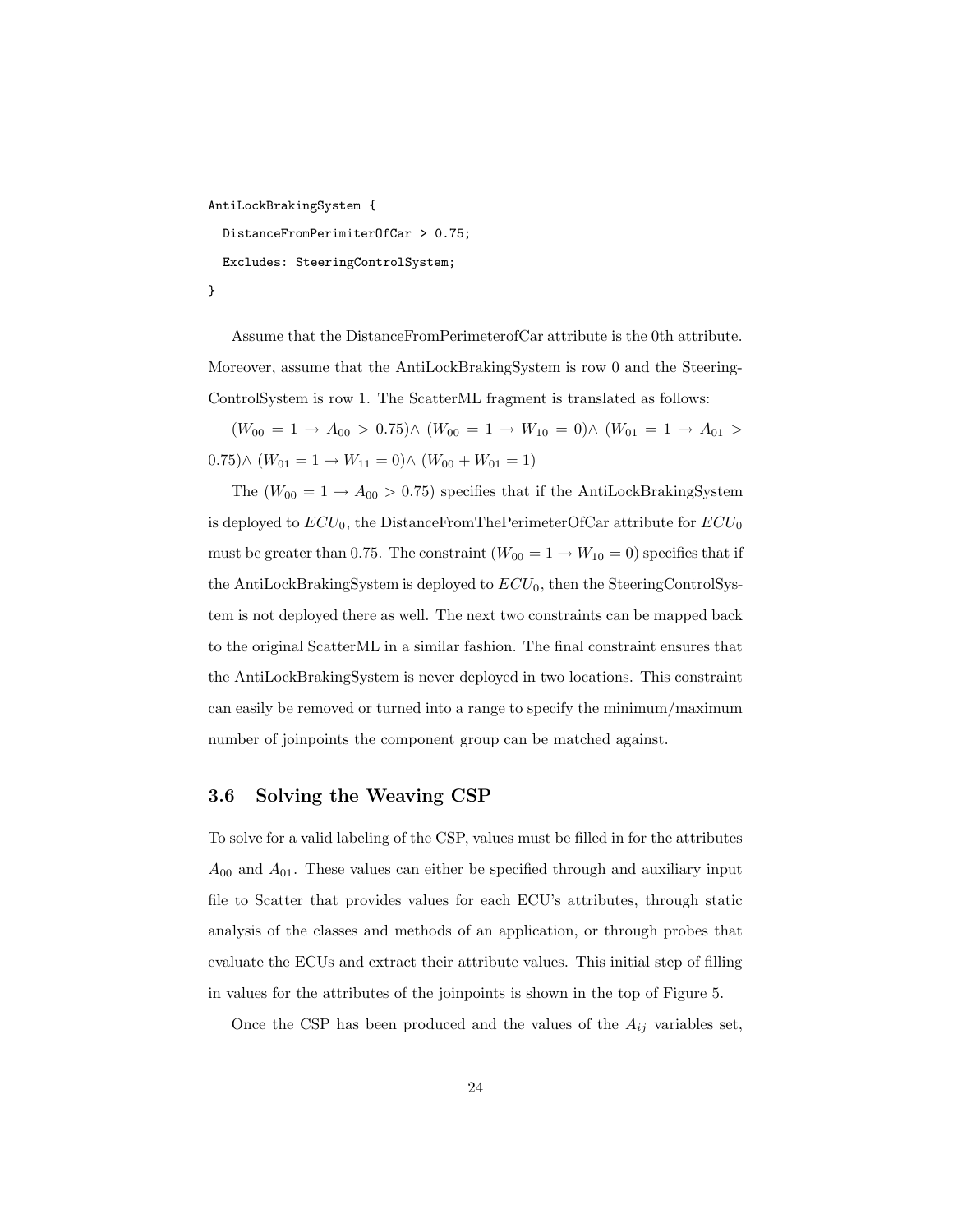a constraint solver can be used to derive a labeling for the  $W_{ij}$  variables. The result of labeling the CSP will be a matrix that can be used to determine if the  $i_{th}$  source item should be mapped into the  $j_{th}$  target item. The weaving matrix can then be used to statically associate advice with joinpoints at compilation, dynamically associate advice with joinpoints at runtime, or to assign components to nodes during deployment.

#### 3.7 Benefits of a CSP Weaving Model

Using a constraint solver to calculate a table for matching advice to joinpoints provides several benefits. For example, the solution produced by the solver (if one is found) is guaranteed to be correct with respect to both local and global weaving constraints. Moreover, a solver can handle many complex global constraints and large CSPs that would be infeasible to manage manually or with a strictly pattern matching type approach. Solvers can also be used to produce CSP labelings that maximize or minimize a function.

In the AntiLockBrakingSystem example from Section 3.5, the solver could be asked to maximize the sum  $W_{00}A_{00} + W_{01}A_{01}$ , which would have the effect of placing the AntiLockBrakingSystem as far from the perimeter of the car as possible. In cases where only a certain percentage of optimality is required, the solver can use different approximation techniques to trade solution quality for increased solving speed. The tradeoff, however, can be performed in a manner to still guarantee a worst case bound on solution quality.

A key motivation for creating ScatterML was to provide a high-level domainspecific language to specify constraints. Directly using the CSP formulation shown in this section is tedious and error-prone. ScatterML raises the level of abstraction used to specify mapping constraints and allows domain experts to leverage the automated CSP approach to weaving. The Scatter deployment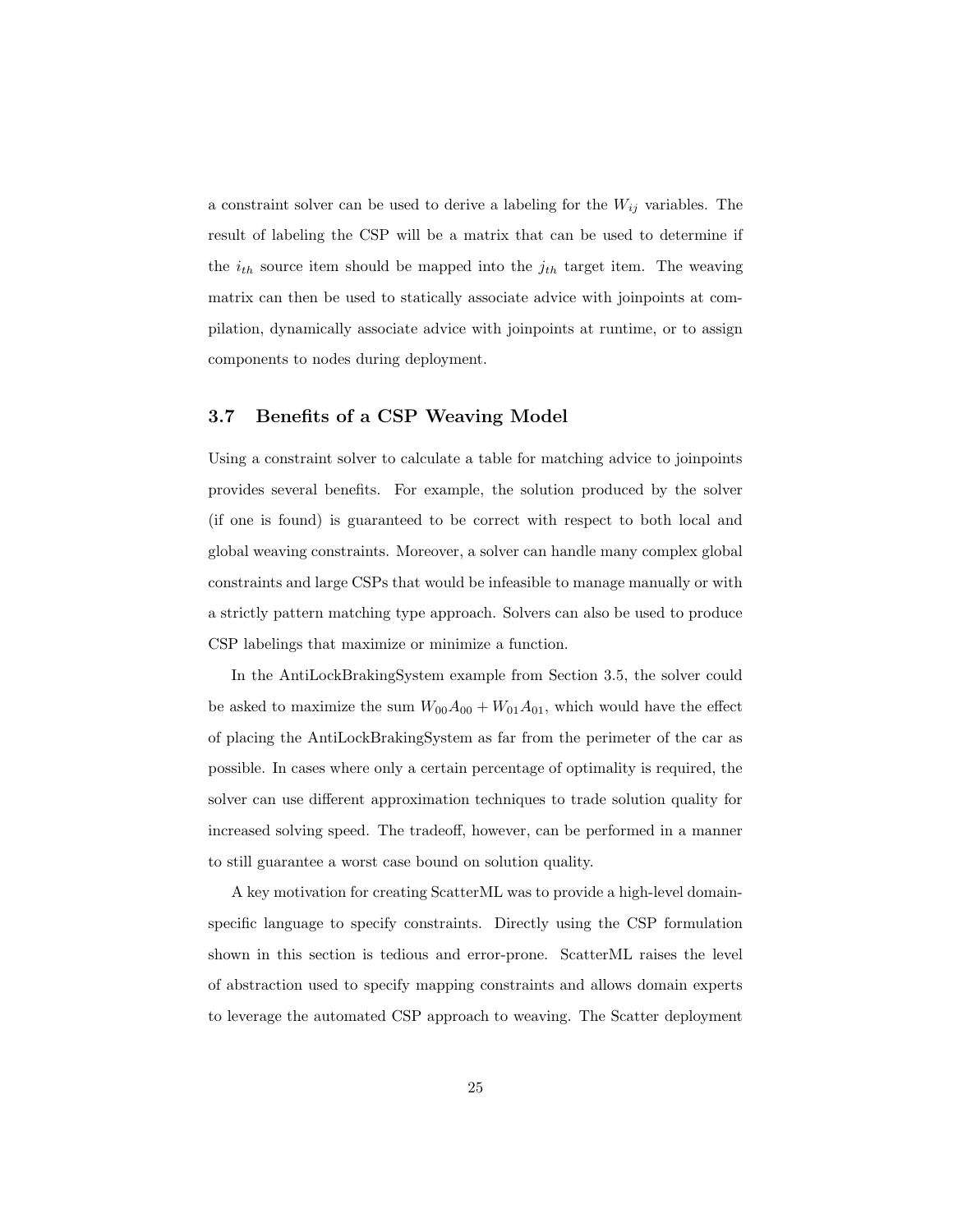engine automatically performs the transformation from ScatterML models to CSPs.

An interesting effect of viewing aspect weaving as a specialized instance of our abstract set mapping problem is that it can be used to show that product [7, 17] configuration from feature models can be viewed as a weaving activity. The reduction of product configuration to CSP labeling provided by Benavides [4] and the CSP model of deployment we have produced in other work is identical to the CSP model for weaving. Advances in aspect weaving techniques using this view of matching components or advice to joinpoints can therefore be applied to both the domains of deployment and product configuration.

# 4 Empirical Results

Experimental design. To evaluate the benefits of using an aspect weaver as a deployment planner, we developed a deployment scenario in the automotive domain to apply both a manual and ScatterML-based deployment planning process to. The automotive scenario encompasses the deployment of five components to a set of three ECUs. The components and their associated constraints are shown in the ScatterML pointcuts below:

```
ABS{
```

```
Memory - 1;
Requires:BrakeActuators;
}
BrakeActutators{
Memory 10;
FirmwareVendor = Z;
Firmware Version > 1.2;
}
```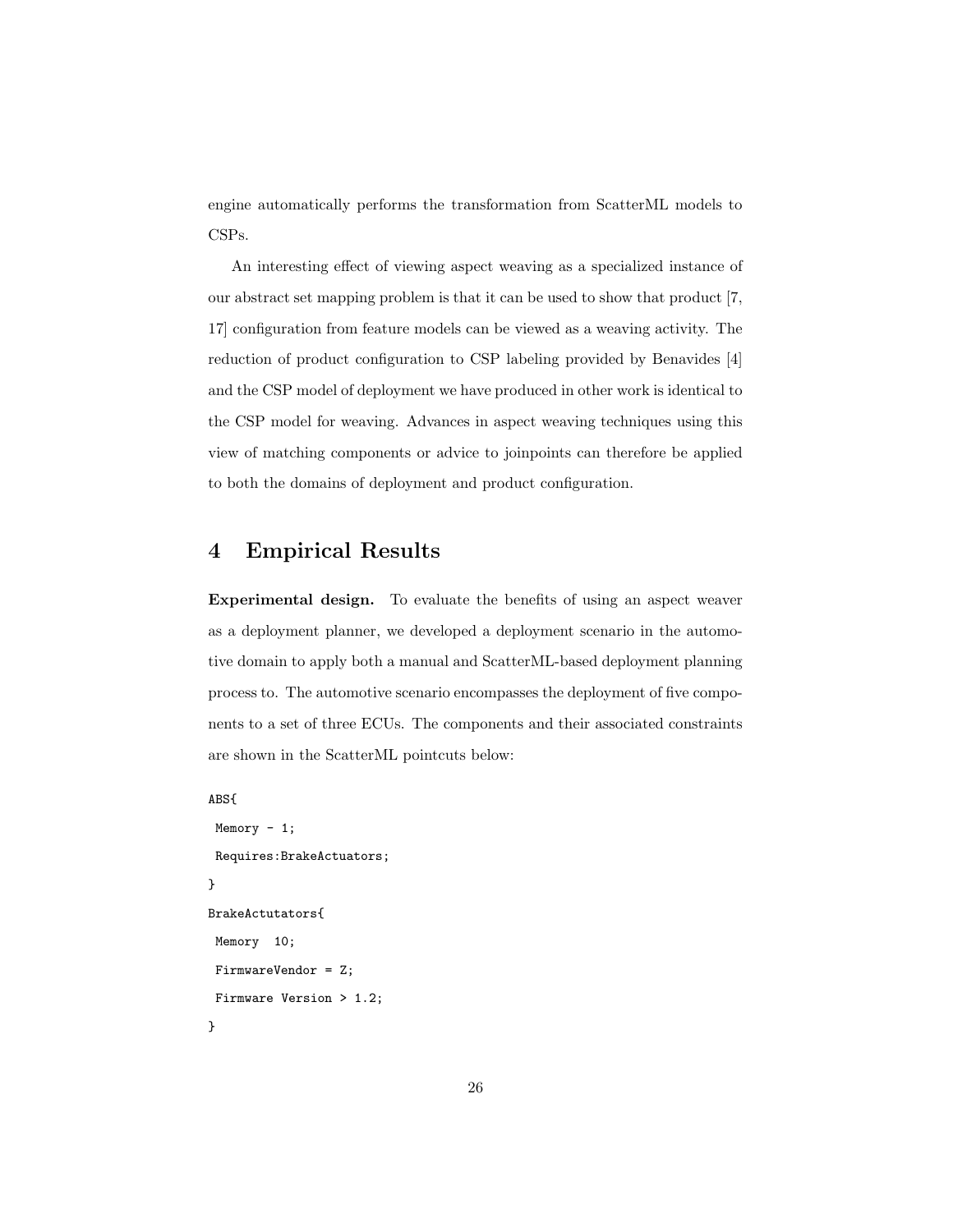```
SteeringControl{
Excludes: ABS;
Firmware Version > 1.6;
}
Infotainment{
Memory - 3;
}
GPSNavSystem{
Memory - 5
}
```
The ScatterML specification includes a set of pointcut rules. For example, the ABS component must be deployed with the BrakeActuators component. The SteeringControl component cannot be placed on the same ECU as the ABS component. The components consume 1, 10, 0, 3, and 5 memory units respectively. The components can be deployed to three ECUs with the following capabilities:

```
ECU1
```

```
Memory = 9
Cost = 10FirmwareVendor = Z
Firmware Version = 1.5
```
#### ECU2

```
Memory = 12
Cost = 16FirmwareVendor = Z
Firmware Version = 1.9
```
ECU3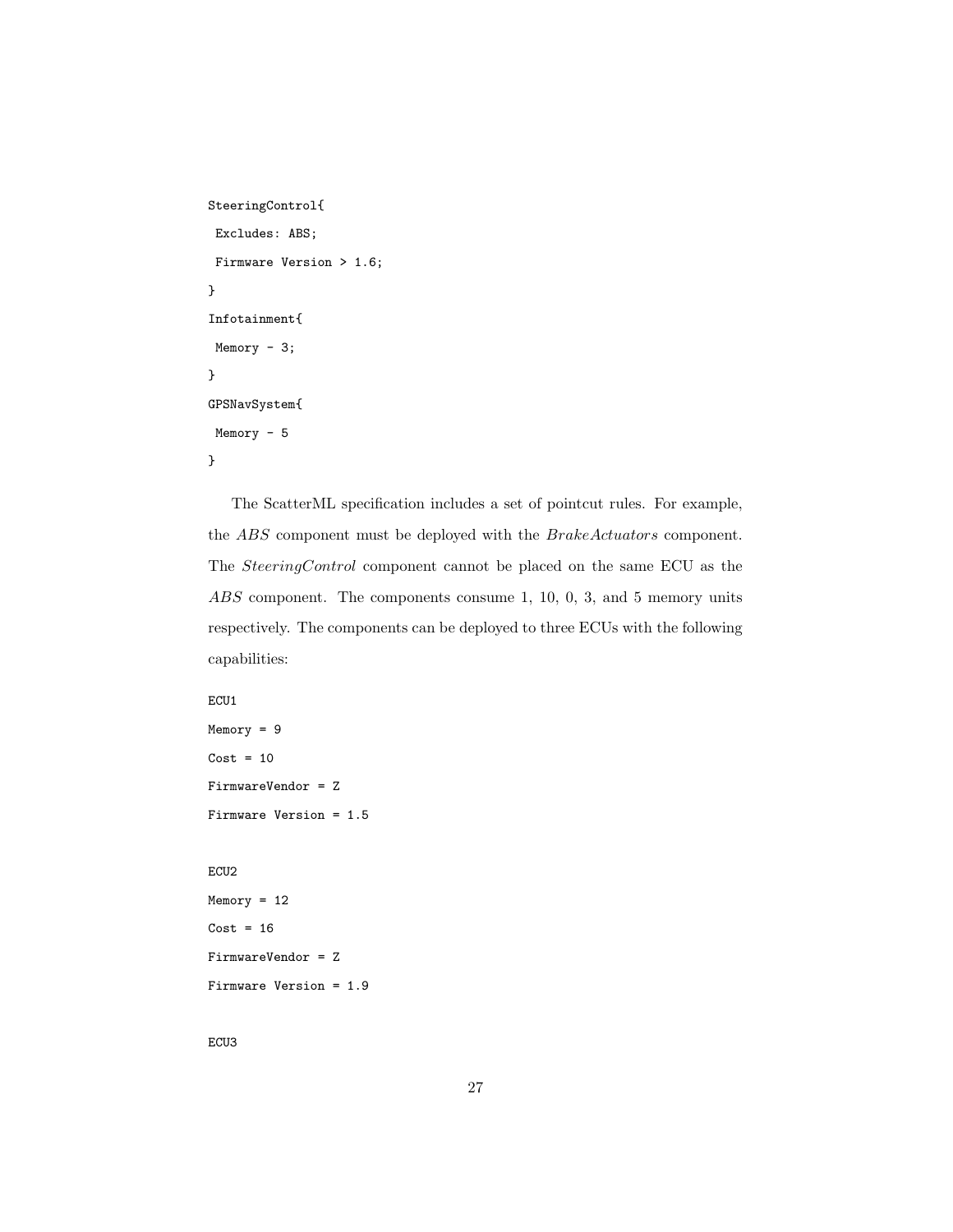$Memory = 15$  $Cost = 19$ FirmwareVendor = Z Firmware Version = 1.9

As can be seen from the listing of ECUs, each ECU has a cost associated with it. The goal of the deployment planning process is to produce the minimum cost deployment plan.

Analysis of manual deployment planning. First, we applied a manual process to derive an optimal deployment plan. The steps required to perform the deployment planning process are shown in Figure 6. In the first 16 steps, each component is analyzed and a list of feasible hosting ECUs is produced. In step 7, the feasible ECU lists for the ABS and BrakeAcutators are merged, since they must be deployed together. In steps 19-36, the valid hosting ECUs for the ABS+BrakeAcutators and the SteeringControl are used to enumerate and check all remaining possibly valid deployment combinations for the components (the deployment plans are specified as strings X,Y,Z,A,B that indicate the ABS is deployed to ECUX, the BrakeActuators are deployed to ECUY, etc.). In steps 37-46, the cost is calculated for each feasible deployment plan. Finally, in step 47, the optimal cost deployment plan is chosen for each of the remaining valid deployment scenarios.

Analysis of scatter deployment planning. After conducting the analysis of manually deriving a deployment plan for the example application, we performed the same analysis using Scatter. The set of steps to find an optimal deployment plan with Scatter is shown in Figure 7. In steps 1-5, the pointcuts for capturing the deployment rules for the five components are created. In steps 6-8, the attribute values of the target ECUs are specified. In step 9, the cost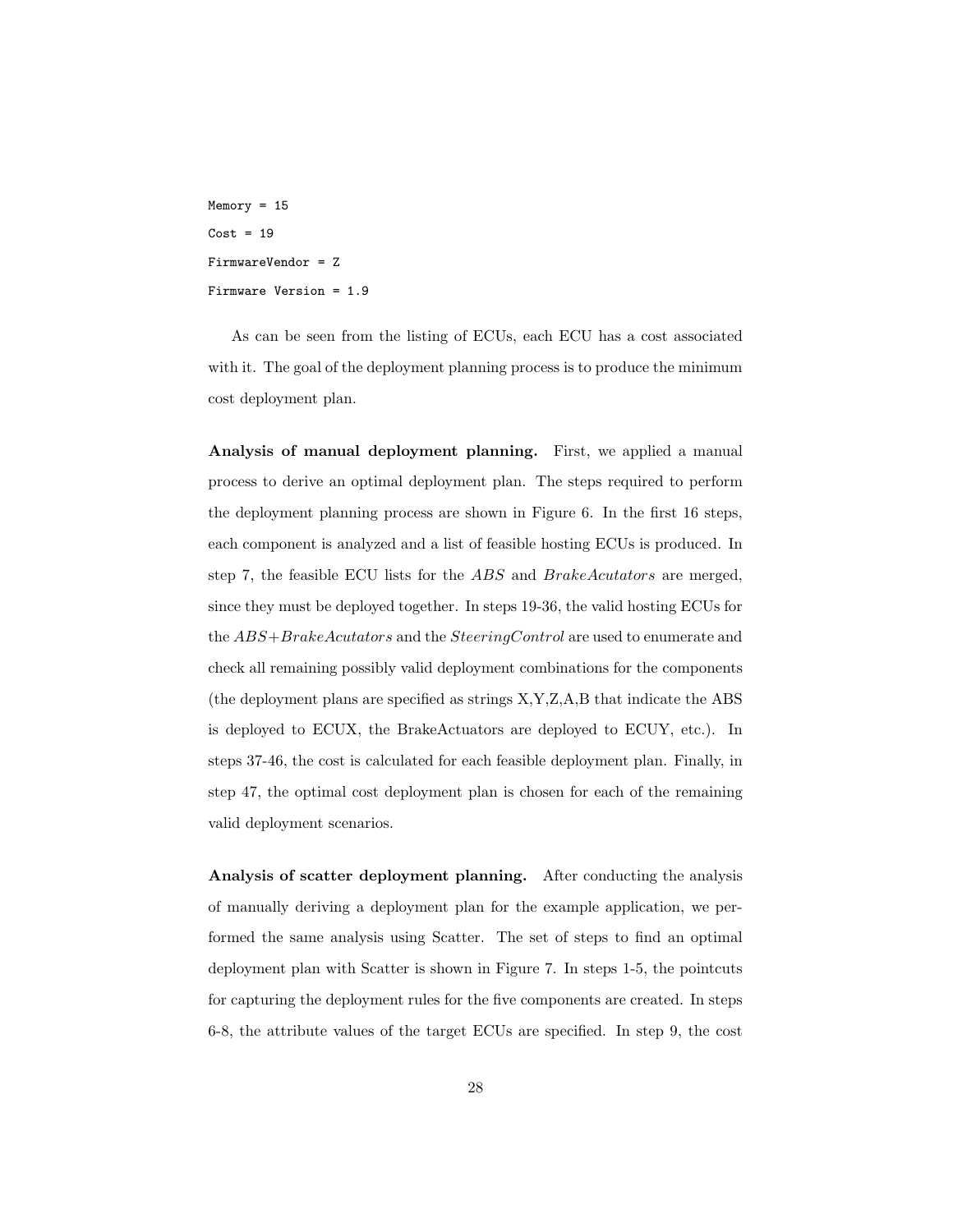|                | <b>Step</b>                                                                   | <b>Sub Step/Step Detail</b> |
|----------------|-------------------------------------------------------------------------------|-----------------------------|
| $\mathbf{1}$   | Determine Candidate ECUs for ABS                                              | a. Check ECU1               |
| $\overline{c}$ | Determine Candidate ECUs for ABS                                              | b. Check ECU2               |
| 3              | Determine Candidate ECUs for ABS                                              | c. Check ECU3               |
| $\overline{4}$ | Determine Candidate ECUs BrakeAcutators                                       | a. Check ECU1               |
| 5              | Determine Candidate ECUs BrakeAcutators                                       | b. Check ECU2               |
| 6              | Determine Candidate ECUs BrakeAcutators                                       | c. Check ECU3               |
| $\overline{7}$ | Merge ABS + Brake Candidate Lists into Single List of Dual Deployment         |                             |
| 8              | Determine Candidate ECUs Infotainment                                         | a. Check ECU1               |
| 9              | Determine Candidate ECUs Infotainment                                         | b. Check ECU2               |
| 10             | Determine Candidate ECUs Infotainment                                         | c. Check ECU3               |
| 11             | Determine Candidate ECUs for SteeringControl                                  | a. Check ECU1               |
| 12             | Determine Candidate ECUs for SteeringControl                                  | b. Check ECU2               |
| 13             | Determine Candidate ECUs for SteeringControl                                  | c. Check ECU3               |
| 14             | Determine Candidate ECUs for GPSNavSystem                                     | a. Check ECU1               |
| 15             | Determine Candidate ECUs for GPSNavSystem                                     | b. Check ECU2               |
| 16             | Determine Candidate ECUs for GPSNavSystem                                     | c. Check ECU3               |
| 17             | Check Validity of 2 ECU Combination for ABS+BrakeAcutators / SteeringControl: | a. ECU2 - ECU3              |
| 18             | Check Validity of 2 ECU Combination for ABS+BrakeAcutators / SteeringControl: | $b. ECU3 - ECU2$            |
| 19             | Check Feasibility of Solution:                                                | i. 2,2,3,2,2                |
| 20             | Check Feasibility of Solution:                                                | ii 2, 2, 2, 3, 2, 3         |
| 21             | Check Feasibility of Solution:                                                | iii. 2,2,3,3,2              |
| 22             | Check Feasibility of Solution:                                                | iv. 2,2,3,3,3               |
| 23             | Check Feasibility of Solution:                                                | v. 2, 2, 3, 2, 1            |
| 24             | Check Feasibility of Solution:                                                | vi. 2,2,3,1,2               |
| 25             | Check Feasibility of Solution:                                                | vii. 2.2.3.1.1              |
| 26             | Check Feasibility of Solution:                                                | vii. 2,2,3,1,3              |
| 27             | Check Feasibility of Solution:                                                | viii. 2,2,3,3,1             |
| 28             | Check Feasibility of Solution:                                                | i. 3,3,2,2,2                |
| 29             | Check Feasibility of Solution:                                                | ii. 3,3,2,2,3               |
| 30             | Check Feasibility of Solution:                                                | iii. 3.3.2.3.2              |
| 31             | Check Feasibility of Solution:                                                | iv. 3,3,2,3,3               |
| 32             | Check Feasibility of Solution:                                                | v. 3.3.2.2.1                |
| 33             | Check Feasibility of Solution:                                                | vi. 3,3,2,1,2               |
| 34             | Check Feasibility of Solution:                                                | vii. 3,3,2,1,1              |
| 35             | Check Feasibility of Solution:                                                | vii. 3,3,2,1,3              |
| 36             | Check Feasibility of Solution:                                                | viii. 3,3,2,3,1             |
| 37             | Enumerate Cost of Feasible Solution                                           | a. 2.2.3.3.3                |
| 38             | Enumerate Cost of Feasible Solution                                           | b. 2, 2, 3, 1, 1            |
| 39             | Enumerate Cost of Feasible Solution                                           | c. 2.2.3.1.3                |
| 40             | Enumerate Cost of Feasible Solution                                           | d. 2, 2, 3, 3, 1            |
| 41             | Enumerate Cost of Feasible Solution                                           | e. 3,3,2,2,2                |
| 42             | Enumerate Cost of Feasible Solution                                           | f. 3, 3, 2, 3, 2            |
| 43             | Enumerate Cost of Feasible Solution                                           | g. 3,3,2,2,1                |
| 44             | Enumerate Cost of Feasible Solution                                           | h. 3,3,2,1,2                |
| 45             | Enumerate Cost of Feasible Solution                                           | i. 3, 3, 2, 1, 1            |
| 46             | Enumerate Cost of Feasible Solution                                           | i. 3.3.2.3.1                |
|                | 47 Select Optimal Deployment                                                  |                             |

Figure 6: Steps Required for Manual Deployment Planning

|                | <b>Step</b>                      | <b>Sub Step/Step</b> |
|----------------|----------------------------------|----------------------|
|                | Create ABS Pointcut              |                      |
| $\overline{2}$ | Create BrakeActuators Pointcut   |                      |
| 3              | Create Infotainment Pointcut     |                      |
| $\overline{4}$ | Create Steering Control Pointcut |                      |
| 5              | Create GPSNavSystem Pointcut     |                      |
| 6              | Create ECU1 Attribute Spec.      |                      |
|                | Create ECU2 Attribute Spec.      |                      |
| 8              | Create ECU3 Attribute Spec.      |                      |
| 9              | Specify Optimization Function    |                      |
|                | Invoke Scatter                   |                      |

Figure 7: Steps Required for Scatter Deployment Planning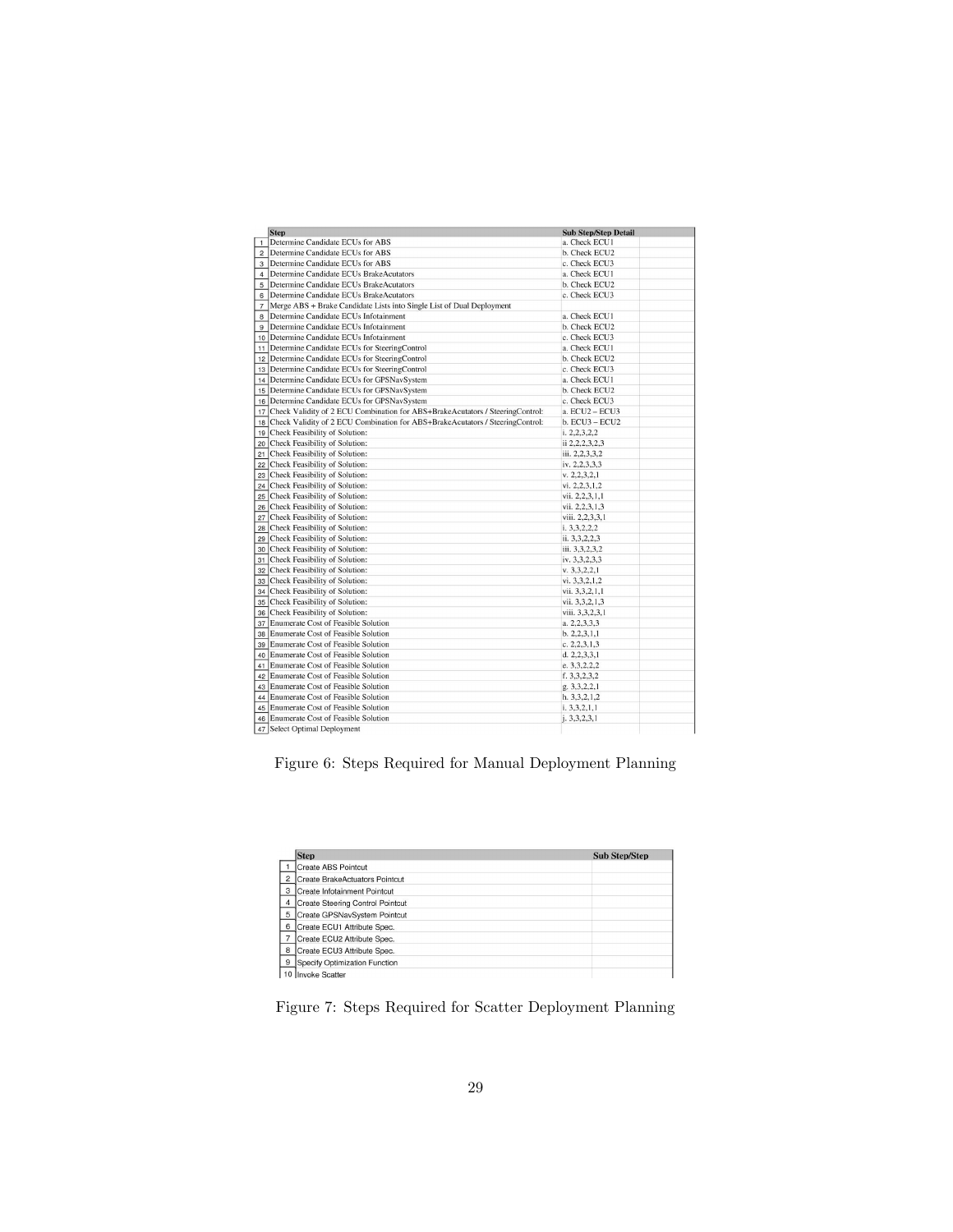function to optimize is specified. Finally, in step 10, Scatter is invoked to derive an optimal mapping of components to nodes based on the specified cost function.

Analysis of results. Comparing the steps for the manual deployment planning process in Figure 6 and the Scatter process in Figure 7 shows that the Scatter-based process requires 78.7% fewer steps. Scatter has a total of 9 steps in which errors that are not guaranteed to be detected can be made (invoking Scatter incorrectly will be flagged as an error). All 47 steps of the manual process, in contrast, can potentially create errors that will not be detected.

To test the running time of Scatter on the example problem, we invoked the Scatter weaver 1,000 times and recorded the average, worst, and best case execution times. The average execution time of Scatter was 16ms. The worst case execution time of Scatter was 34ms. The best case execution time of Scatter was 1ms. To out perform Scatter, a human would need to perform the 47 steps, outlined in Figure 6, in at most 34ms.

In summary, not only does Scatter save a large amount of deployment planning steps, but it also reduces the number of points at which errors can be made. As the number of components and nodes increases, the savings produced by Scatter will become even more significant. There will be  $components^{nodes}$ possible deployments to check with a manual process. Scatter sorts through these possible deployments on the deployment planner's behalf.

# 5 Related Work

This section compares our work on Scatter with related work on aspect-oriented weaving and deployment planning.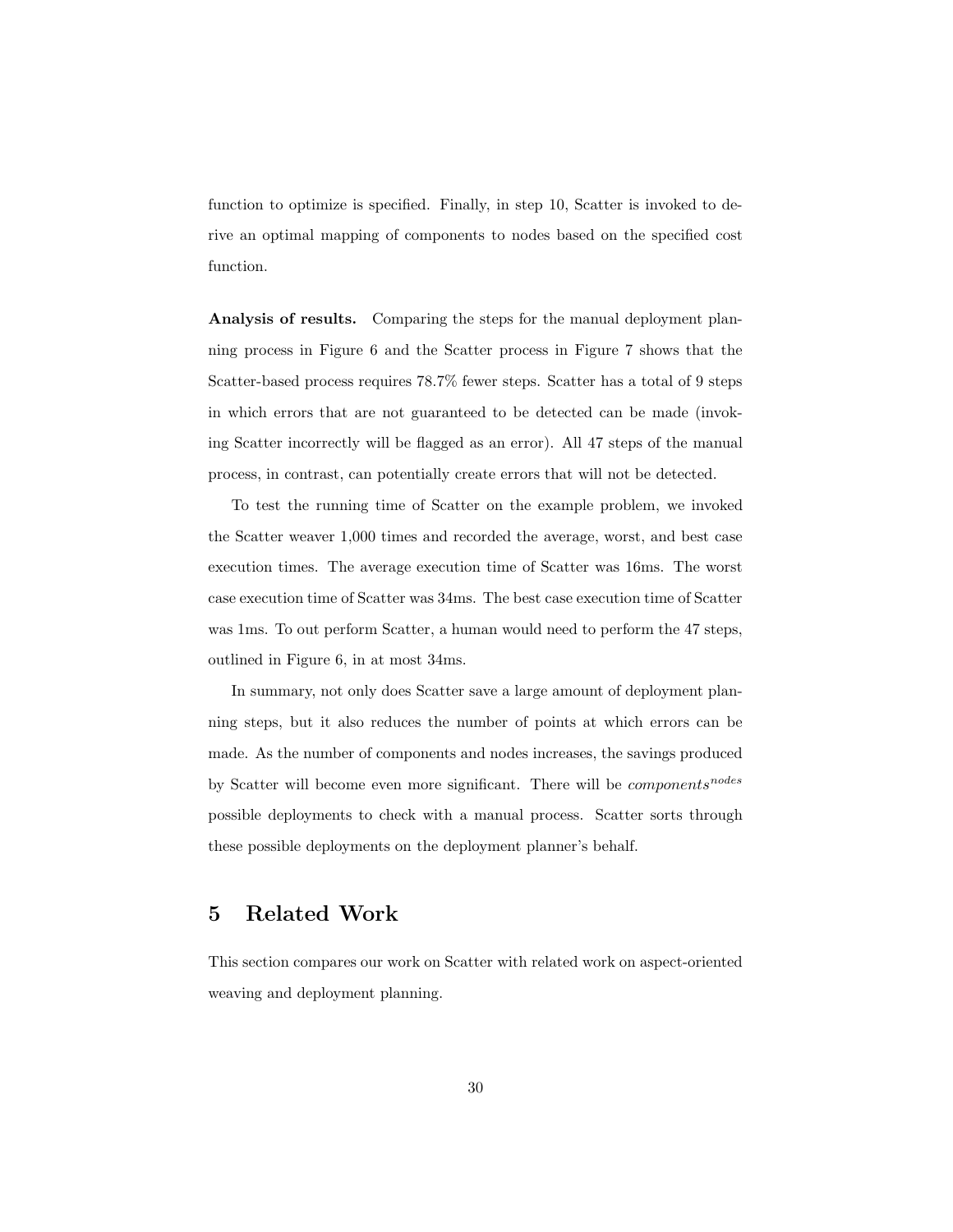#### 5.1 AOP-based Related Work

The idea of using modeling and aspect weaving to weave deployment aspects into Domain-specific Modeling Languages (DSMLS) is presented by Balasubramanian [3]. That work focuses on a different problem from Scatter, namely how to improve the comprehensibility and help automate modeling tasks related to the specification of a component-based system's functional structure and and the artifacts associated with the structures. Balasubramanian's work helps to automate the determination of what comprises the source and target sets that must be woven in a deployment. In contrast, Scatter focuses on the complex task of finding a way of mapping the source and target sets to each other. Moreover, their approach relies on a weaving engine, called C-Saw that does not have Scatter's ability to capture or solve global weaving constraints. Scatter and Balasubramanian's work are complementary in that Balasubramanian's work can be used to specify and manage the source and target sets through models and C-Saw aspect weaving, while Scatter can be used to specify mapping rules and deduce complex mappings for the source and target sets.

Gray et al. [16] present research showing how aspect-orientation can be used to reduce tangling and improve model quality in model-driven development. The techniques of capturing constraints as crosscutting concerns and associating them with model components is closely related to the ideas of capturing deployment concerns and associating them with component groups. A key differentiator between the two approaches is that Scatter is designed to perform constraint-aware weaving with the constraints whereas the goal of Gray's approach is to improve model quality and reduce tangling. Gray's approach does not provide deployment weaving based on global constraints as Scatter does.

In [14], France et al. layout a framework for composing aspects and determining if the composition has errors. The technique proposed by France et al. is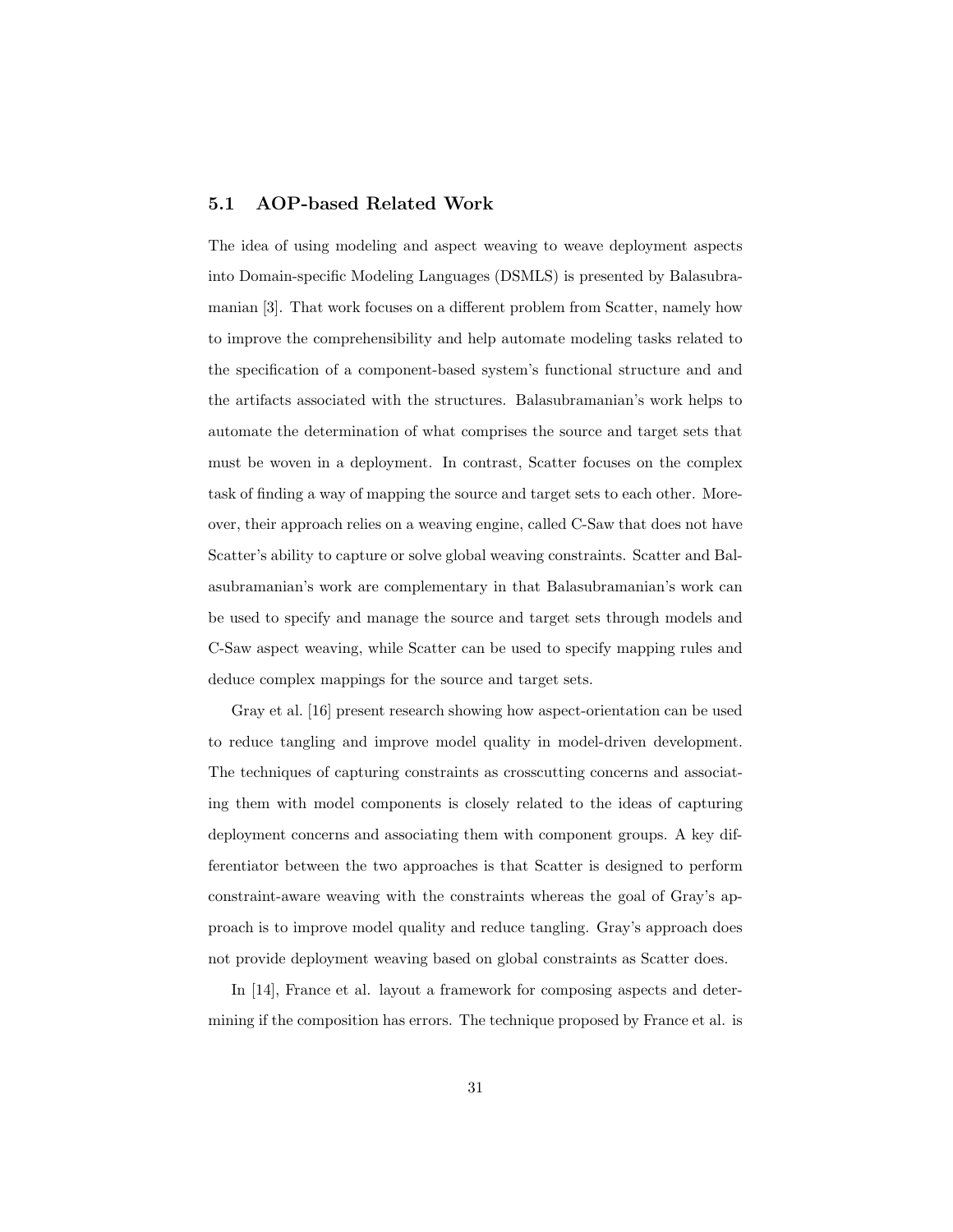not focused on deployment but has similar goals of allowing developers to create automated mechanisms for composing and ensuring the correctness of aspects. Scatter and Scatter allow aspects to be composed along with a model of components and nodes to create a deployment plan. Whereas France et al. propose using testing to check for correctness, the Scatter approach uses a constraint solver to guarantee that the derived composition is correct. Moreover, the Scatter approach is specifically designed to handle concerns related to deployment, such as resource constraints and dependencies.

Klose et al. [23] present an aspect language called FOAL that transforms program traces into Prolog knowledge bases and specifies pointcuts as conditions over the traces. FOAL is focused on providing temporal constraints between pointcuts (e.g., advice A is applied before advice B). Although FOAL allows for a form of context-aware matching of pointcuts, the constraints are based on time. Scatter focuses on allowing constraints based on the structure and resources of joinpoints, which is a requirement for using an aspect weaver for deployment. Moreover, as Klose points out in their paper, they have no known application for their technique. In contrast, Scatter has clear application domains and also provides the ability to perform optimization, which FOAL does not.

#### 5.2 Deployment Planning Related Work

Ivan et al. [18] present an AI-based deployment planning engine. Ivan's work allows the specification of similar constraints to Scatter. Ivan's planner is focused on runtime migration of services closer to a client and thus does not perform optimization. In contrast, Scatter is a design-time tool and can perform optimization of deployments based on a complex cost function.

Kichkaylo et al. [20] present an extension of Sekitei AI planning to find optimal resource-based deployment plans for components. Kichkaylo's work labels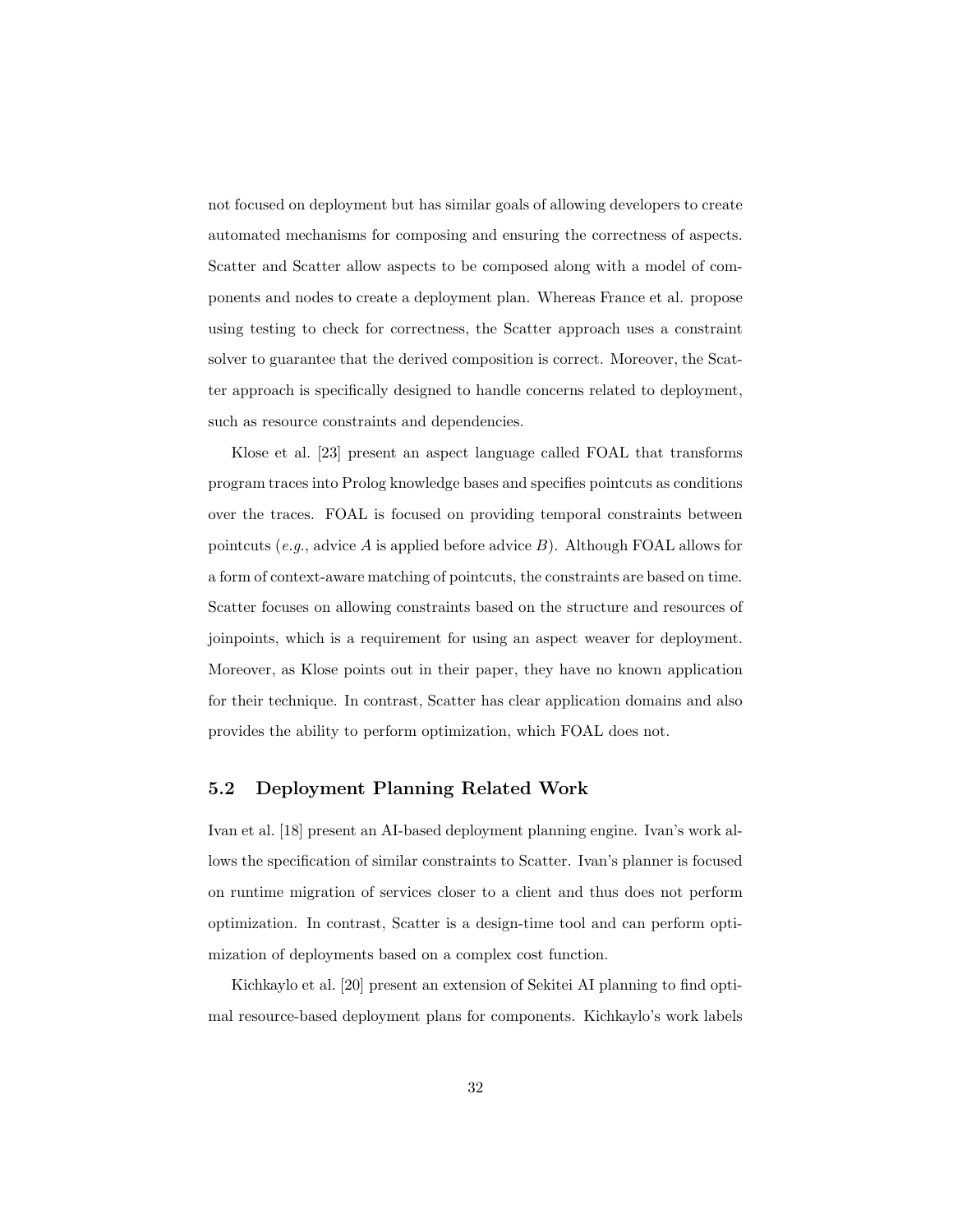available resources, such as network bandwidth, with discrete levels and indications if they can be upgraded or downgraded. Kichkaylo's planning techniques are designed to improve the placement of components to nodes as resource availability changes. Whereas Kichkaylo is primarily concerned with resource-based constraints, Scatter is designed for deriving deployments when there are a high level of dependency, platform, security, and other hetergeneous constraint types. Moreover, Scatter is geared towards design-time deployment planning and optimization whereas Kichkaylo's work is focused on online planning. Kichkaylo's techniques attempt to optimize bandwidth and CPU resources whereas Scatter also permits the inclusion of other arbitrary domain-specific optimization criteria, such as hardware costs and distance from car perimeter.

Benavides et al. [4] have presented a method for reducing a feature selection problem to a CSP. This paper builds on the work of Benavides et al. by showing how deployment and aspect weaving can be reduced to a related CSP model. Moreover, Scatter extends Benavides' solution with resource constraints. Finally, Benavides does not provide a domain-specific language for capturing crosscutting deployment concerns like Scatter.

SmartFrog [15] is a tool for specifying and automating complex deployments. SmartFrog uses a similar view of deployment to Scatter, namely components and nodes. SmartFrog and Scatter although seemingly similar are designed to solve different problems of deployment. Scatter is focused on addressing the challenges of deducing the correct allocation of components to nodes or deployment plan whereas SmartFrog is designed to execute a deployment plan correctly. Smart-Frog does not provide any facilities for deriving a correct deployment plan from a model of components and their crosscutting concerns as Scatter does.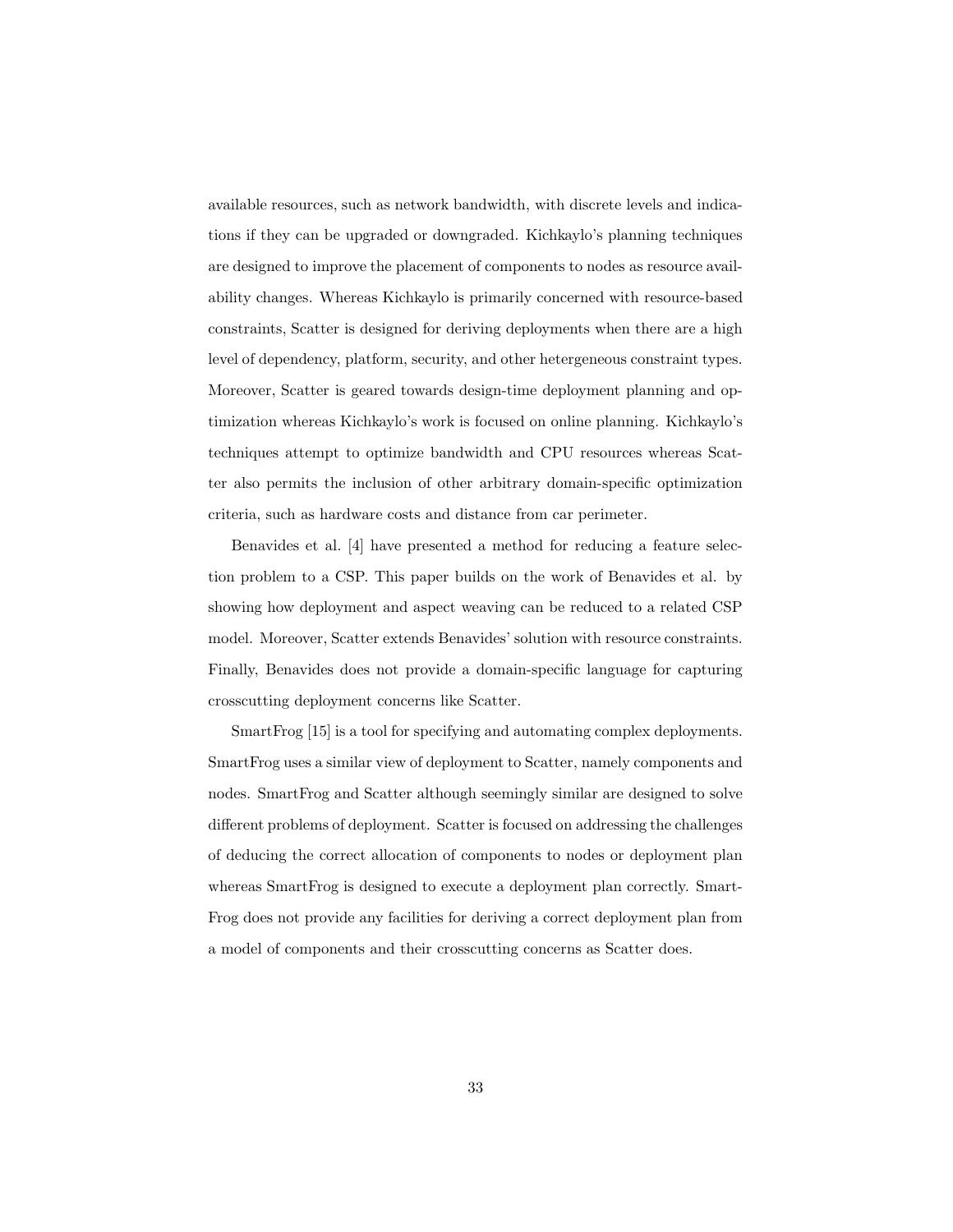# 6 Concluding Remarks

Deployment is a complex process that involves merging the non-functional and functional concerns of numerous components into a correct deployment plan. Manually producing a deployment plan, however, is a tedious and error-prone process. By viewing deployment as an process for associating items from a source set with items from a target set, many complex and time-consuming parts of deployment can be automated with an aspect weaver.

This paper described how deployment can be automated with an aspect weaver. In particular, we used pointcuts to specify rules for how components are matched to nodes and then used an aspect weaver to merge components automatically into their correct deployment locations. Deployment often relies on global constraints, however, which are not well-supported with existing pointcut languages. This paper therefore describes how the ScatterML DSAL specifies deployment rules by extending their pattern matching-based syntax with elements for capturing global deployment concerns, such as dependencies between components and resource constraints. We also showed how a constraint solver can be used to weave crosscutting deployment concerns, specified as pointcuts, into a deployment plan.

From our experience developing and applying ScatterML to deploy Java Midlets to mobile devices, EJBs to application servers, and CCM applications to servers, we learned the following lessons:

• Aspect weaving and deployment can both be reduced to the abstract problem of mapping items from a source set (advice, components) to items in a target set (joinpoints, nodes) based on a set of rules (pointcuts, deployment constraints). Using this abstract definition of weaving allows the use of an aspect weaver to automate deployment planning. There are other domains, such as the configuration of product-lines, that can be viewed as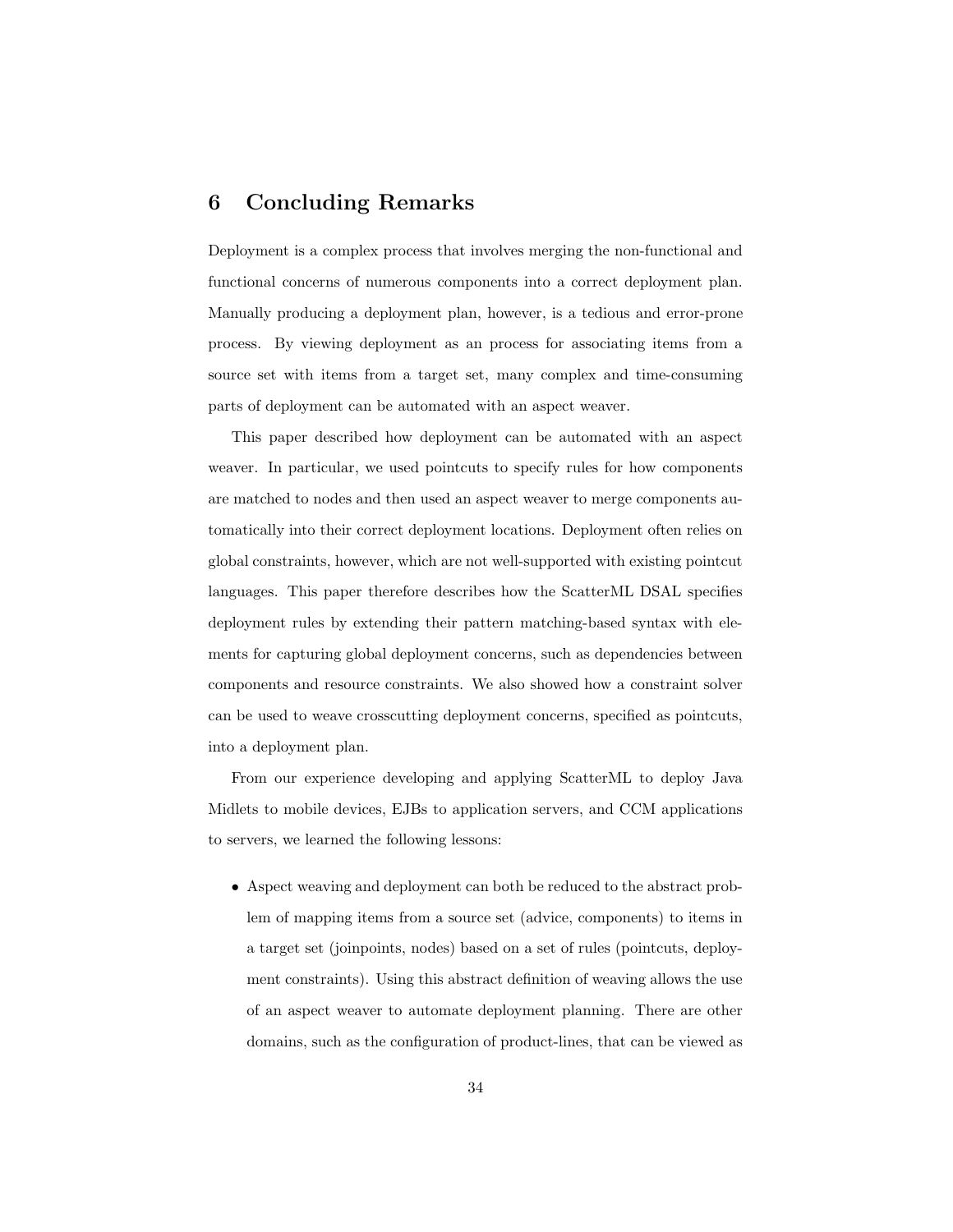specializations of this same abstract problem [31].

- The abstract source  $\rightarrow$  target mapping problem can be phrased as a CSP and a constraint solver used to derive a correct mapping. It is tedious and error-prone, however, to formulate the CSP to solve this mapping problem. The CSP formulation of the problem can be made amenable to developers through the use of a DSAL and automated transformation from DSAL instances to CSP instances.
- Mistakes in global pointcut constraints are hard to debug. In future work, we plan to investigate different techniques for debugging CSP labeling failures.
- Although a constraint solver can produce an optimal labeling, optimization can require large amounts of time for complex mappings. Developers must carefully test each mapping problem to ensure that it is not too time-consuming to optimize.
- Although pointcuts are typically associated with AOP they are a natural way of capturing deployment constraints. For example, the feasiblity of matching an EJB to an application server can be expressed as a pattern that the properties of the application server must possess.

In future work, we plan to extend our constraint solver weaving approach to weaving advice into Java applications. ScatterML is an open-source project available from CVS at www.sf.net/projects/gems.

# References

- [1] Choco constraint programming system. http://choco.sourceforge.net/.
- [2] J. Baker and W. Hsieh. Runtime aspect weaving through metaprogramming. Proceedings of the 1st international conference on Aspect-oriented software development, pages 86–95, 2002.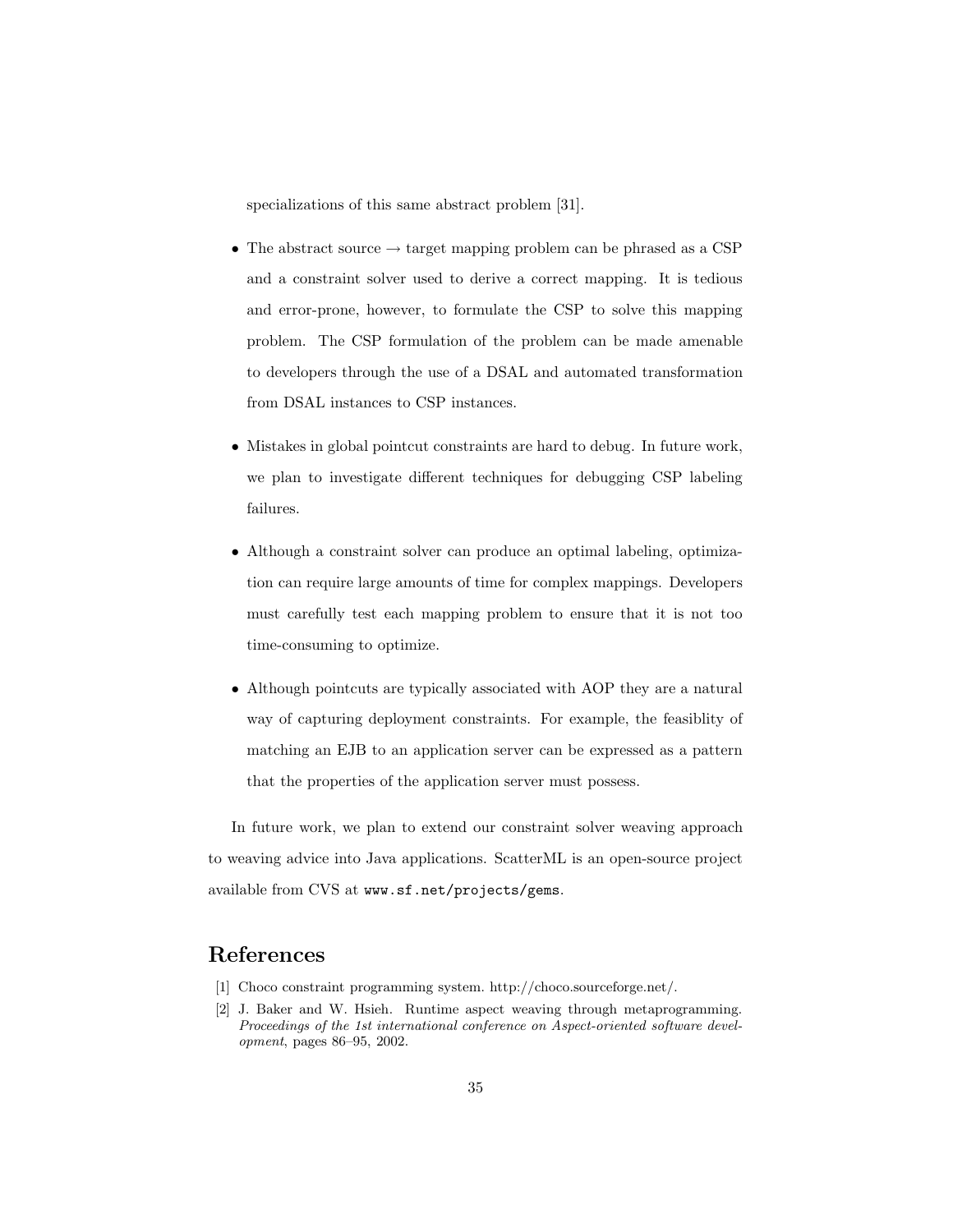- [3] K. Balasubramanian, A. Gokhale, Y. Lin, J. Zhang, and J. Gray. Weaving Deployment Aspects into Domain-specific Models. International Journal on Software Engineering and Knowledge Engineering (IJSEKE), 16(3), 2006.
- [4] D. Benavides, P. Trinidad, and A. Ruiz-Cortes. Automated Reasoning on Feature Models. 17th Conference on Advanced Information Systems Engineering (CAiSE05, Proceedings), LNCS, 3520:491–503, 2005.
- [5] J. Bézivin. From Object Composition to Model Transformation with the MDA. Proceedings of TOOLS, pages 350–354, 2001.
- [6] S. Chiba and K. Nakagawa. Josh: an open AspectJ-like language. Proceedings of the 3rd international conference on Aspect-oriented software development, pages 102–111, 2004.
- [7] P. C. Clements and L. Northrop. Software Product Lines Practices, and Patterns. Addison-Wesley, 2001.
- [8] J. Cohen. Constraint logic programming languages. Commun. ACM, 33(7):52–68, 1990.
- [9] K. Czarnecki, S. Helsen, and U. Eisenecker. Staged configuration through specialization and multi-level configuration of feature models. Software Process Improvement and Practice, 10(2):143–169, 2005.
- [10] D. P. D. Oppenheimer, A. Ganapathi. Why do Internet Services Fail, and What can be Done about It? Proceedings of the USENIX Symposium on Internet Technologies and Systems, March 2003.
- [11] G. Deng, J. Balasubramanian, W. Otte, D. Schmidt, and A. Gokhale. DAnCE: A QoS-enabled Component Deployment and Configuration Engine. Proceedings of the 3rd Working Conference on Component Deployment, 2005.
- [12] M. EICHBERG, M. MEZINI, and K. OSTERMANN. Pointcuts as functional queries. Lecture notes in computer science, 3302(1):366–381.
- [13] P. Fradet and M. Sudholt. An aspect language for robust programming. Proceedings of the ECOOP, 99.
- [14] R. France, G. Georg, and I. Ray. Supporting multi-dimensional separation of design concerns. Proceedings of the Third International Workshop on Aspect-Oriented Modeling, March, 2003.
- [15] P. Goldsack, J. Guijarro, A. Lain, G. Mecheneau, P. Murray, and P. Toft. Smart-Frog: Configuration and Automatic Ignition of Distributed Applications. HP Openview University Association conference, 2003.
- [16] J. Gray, T. Bapty, S. Neema, and J. Tuck. Handling crosscutting constraints in domain-specific modeling. Communications of the ACM, 44(10):87–93, 2001.
- [17] J. Greenfield and K. Short. Software factories: assembling applications with patterns, models, frameworks and tools. ACM Press New York, NY, USA, 2003.
- [18] A. Ivan, J. Harman, M. Allen, and V. Karamcheti. Partitionable services: A framework for seamlessly adapting distributed applications to heterogeneous environments. In Proceedings of the 11th IEEE International Symposium on High performance Distributed Computing, July 2002.
- [19] K. C. Kang, J. Lee, and P. Donohoe. Feature-oriented project line engineering. IEEE Softw., 19(4):58–65, 2002.
- [20] T. Kichkaylo and V. Karamcheti. Optimal Resource-aware Deployment Planning for Component-based Distributed Applications. In Proceedings of the 13th IEEE International Symposium on High performance Distributed Computing, June 2004.